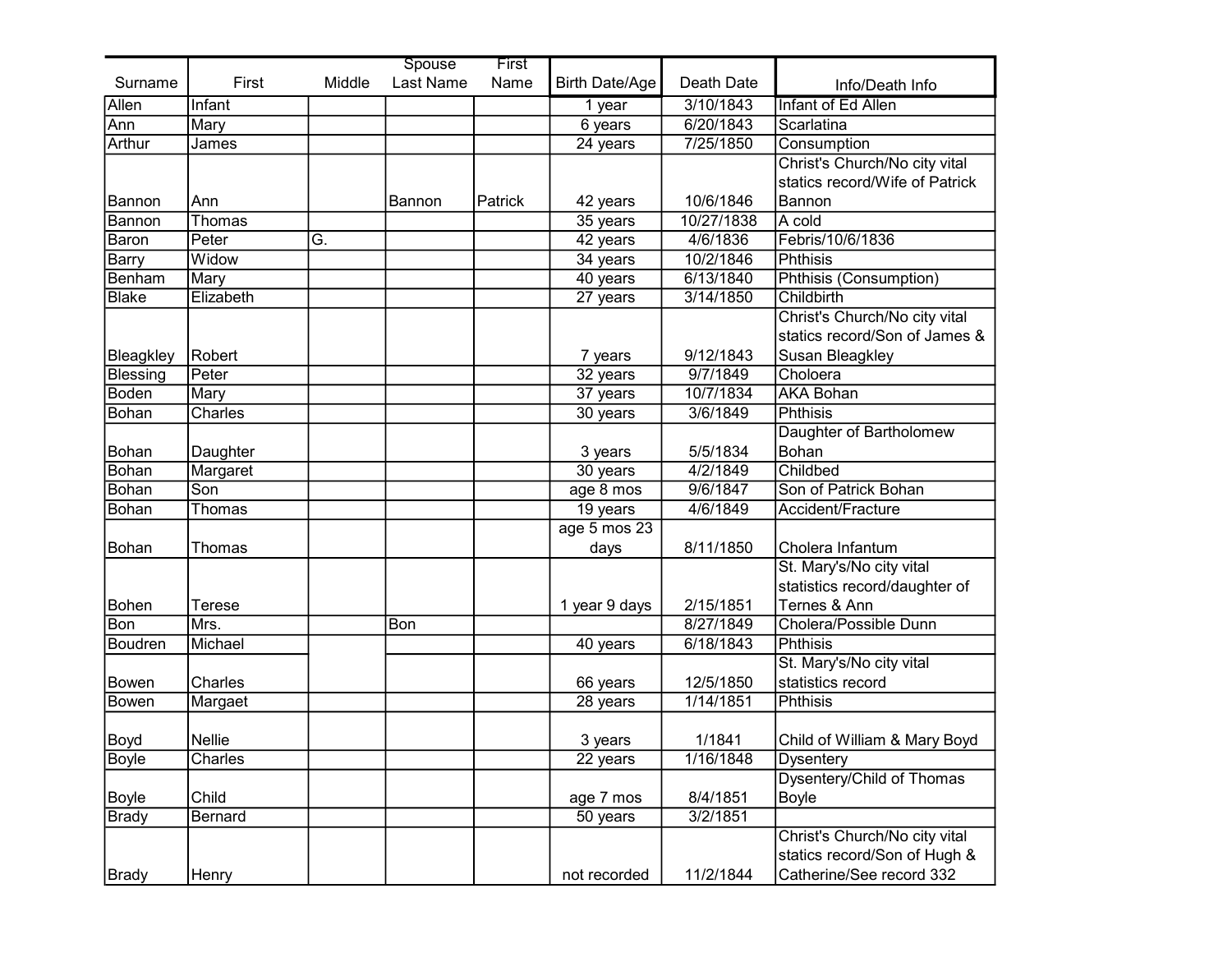|               |            |       |              |          |               |            | Phthisis/6/30/1848/See record     |
|---------------|------------|-------|--------------|----------|---------------|------------|-----------------------------------|
| Brady         | Hugh       |       |              |          | 38 years      | 6/22/1848  | 327 & 592                         |
| Brady         | Infant     |       |              |          | age 6 mos     | 3/5/1843   | Infant of Hugh Brady              |
|               |            |       |              |          |               |            |                                   |
|               |            |       |              |          |               |            | Christ's Church/No city vital     |
|               |            |       |              |          | 3 years 19    |            | statics record/Son of Nicholas    |
| Brady         | James      |       |              |          | days          | 6/19/1837  | & Margaret/See record 242         |
|               |            |       |              |          |               |            | Delirium Tremens/Wife of          |
| <b>Brady</b>  | Margaret   |       | Brady        | Nicholas | 40/34 years   | 1/31/1847  | Nicholas                          |
| Brady         | Mrs.       |       | <b>Brady</b> |          |               | 8/24/1849  | <b>Delirium Tremens</b>           |
|               |            |       |              |          |               |            | Headstone May 10, 1848 -          |
|               |            |       |              |          |               |            | Brady/Child of Hugh & Mary        |
| <b>Braidy</b> | Child      |       |              |          | age 4 mos     | 5/14/1848  | A./See record 332                 |
| Brazil        | Margarette |       |              |          | 67 years      | 1/9/1844   | Pneumonitis                       |
| Brenan        | Laurence   |       |              |          | 55 years      | 12/15/1847 | Otitis                            |
| Brougham      | John       |       |              |          | 30 years      | 9/3/1849   | <b>Dysentery</b>                  |
| <b>Bruin</b>  | Michael    |       |              |          |               | 8/4/1850   | Phthisis                          |
| Bryan         | James      |       |              |          | 1 year        | 3/5/1851   |                                   |
|               |            |       |              |          |               |            | From Oxford/Killed by falling     |
| Bryon         | Abraham    | Lloyd |              |          | 14 years      | 5/5/1834   | Church Gallery/Grandson           |
|               |            |       |              |          |               |            | Infantile/Infant of Michael       |
| Burns         | Child      |       |              |          | age 1 day     | 3/18/1847  | <b>Burns</b>                      |
| <b>Burns</b>  | Thomas     |       |              |          | 30 years      | 6/15/1847  | Ship Fever                        |
| <b>Burnz</b>  | Richard    |       |              |          | 42 years      | 8/12/1851  | Consumption                       |
| Caffrey       | Child      |       |              |          | age 6 mos     | 9/19/1845  | <b>Child of Catherine Caffrey</b> |
| Caffrey       | Child      |       |              |          | age 1 mo      | 12/1845    | Child of Patrick Caffrey          |
| Caffrey       | Jane       |       |              |          | 68 years      | 4/1/1848   | <b>Heart Disease of</b>           |
| Cahill        | Dennis     |       |              |          | 22 years      | 2/1/1837   |                                   |
| Callighan     | Eliza      |       |              |          | 40 years      | 3/25/1849  | <b>Phthisis</b>                   |
| Cannon        | James      |       |              |          | 40 years      | 5/14/1840  | <b>Phhisis</b>                    |
| Cannon        | Patrick    |       |              |          | 28 years      | 3/2/1848   | <b>Ship Fever</b>                 |
| Carl          | Laurence   |       |              |          | 40 years      | 7/29/1840  | Intemperance                      |
| Carlin        | Patric     |       |              |          | 44 years      | 1/27/1840  | Phthisis (Consupmtion)            |
| Carmason      | Mary       |       |              |          | 23 years      | 5/15/1849  | <b>Dropsey</b>                    |
| Carmedy       | Patrick    |       |              |          | 37 years      | 10/8/1837  | <b>Cold Catarrh</b>               |
|               |            |       |              |          |               |            | Small Pox/Child of Patrick        |
| Carroll       | Child      |       |              |          | age 3 mos     | 2/6/1847   | Carroll                           |
|               |            |       |              |          |               |            | Convulsions/Police Off./Son of    |
| Carroll       | James      |       |              |          | age 21 days   | 6/27/1850  | <b>Patrick Carroll</b>            |
| Carroll       | Mary       |       |              |          | 2 years 6 mos | 9/1/1849   | Dysentery & Convulsions           |
| Carroll       | Philip     |       |              |          | 40 years      | 12/25/1836 | Accident falling                  |
| Carter        | James      |       |              |          | 18 years      | 8/4/1847   | Ship Fever                        |
| Casey         | Mary       |       |              |          | 21 years      | 9/16/1839  |                                   |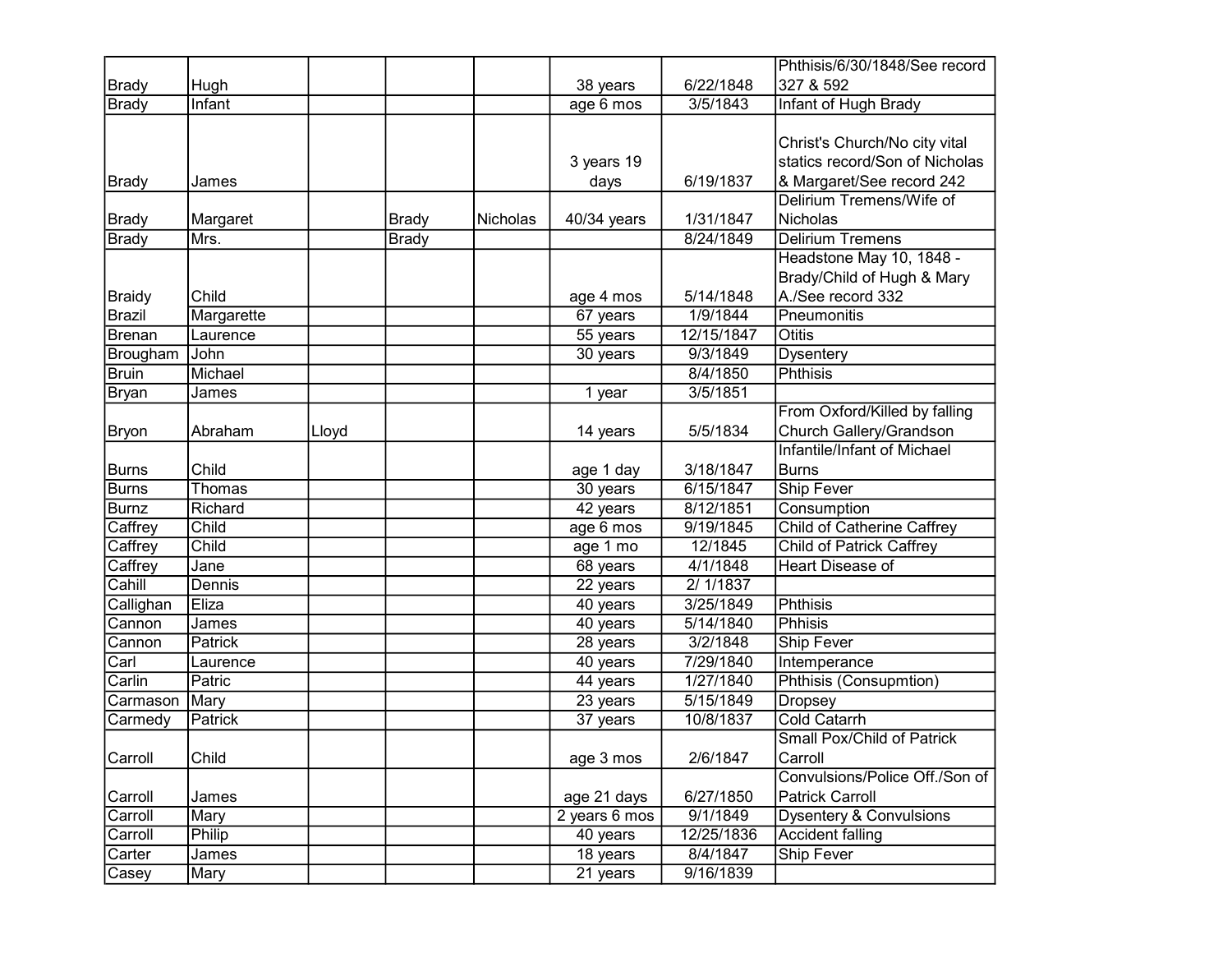| Cassidy            | Eliza         |        |         |                     | 6/15/1849  | Phthisis                         |
|--------------------|---------------|--------|---------|---------------------|------------|----------------------------------|
| Cassidy            | Philip        |        |         | 16 years            | 9/3/1850   | <b>Liver Disease</b>             |
| Cavanaug           |               |        |         |                     |            | Scarlatina/See record 269/AKA    |
| h                  | Margaret      |        |         | 27 years            | 2/2/1849   | Kavanaugh                        |
| Cawton             | Michael       |        |         | 60 years            | 8/8/1845   | Phthisis at Almshouse/Irish      |
| Clancey            | Catherine     |        |         | age 24 days         | 7/30/1851  | Atrophy                          |
| Clancey            | Margaret      |        |         | age 23 days         | 7/29/1851  | Atrophy                          |
| Clancey            | Son           |        |         |                     | 7/13/1850  | Stillborn son of James Clancey   |
| Clark              | Patrick       |        |         | 3 years             | 8/2/1836   | Pneumonitis                      |
| <b>Clines</b>      | Michael       |        |         | 23 years            | 9/9/1848   | <b>Dysentery</b>                 |
| Cody               | Dennis        |        |         | age 15 mos          | 1/15/1837  | Phthisis                         |
| Cogan              | Child         |        |         | 3 years             | 2/20/1837  | Scarlatina                       |
| Cogan              | Margaret      |        |         | 22 years            | 1/10/1850  | <b>Puerperal Fever</b>           |
| Coggins            | <b>Esther</b> |        |         | 27 years            | 3/18/1848  | Fever                            |
| Coil               | Francis       |        |         | 32 years            | 4/2/1848   | <b>Brain Fever</b>               |
| Cold               | John          |        |         | 40 years            | 2/28/1844  |                                  |
| Coldwell           | Mary          |        |         | $27$ years          | 5/15/1840  | Apoplexia                        |
| Coleman            | William       |        |         |                     | 9/9/1852   |                                  |
|                    |               |        |         | 62 years            |            | Died in Meriden/Child of         |
|                    |               |        |         |                     |            |                                  |
| Collins<br>Collins | Child         |        |         | 7 years             | 5/27/1847  | James Collins                    |
|                    | James         |        |         | $1$ year            | 9/13/1849  | <b>Dysentery</b>                 |
| Colman             | John          |        |         |                     | 3/5/1851   |                                  |
| Colwell            | Rose          |        |         | 32 years            | 8/10/1848  | Fever                            |
| Comasky            | Bernard       |        |         | 1 year              | 9/15/1850  | Hydrocephalus                    |
| Conaughly          | Child         |        |         | $\overline{1}$ year | 1/30/1843  | <b>Child of Thomas Conaughly</b> |
| Conlan             | Thomas        |        |         | age 4 mos           | 6/23/1851  | Hydrocephalus                    |
| Conlin             | James         |        |         | 22 years            | 6/10/1839  | Drowned/AKA Conlan               |
| Connelly           | Anne          |        |         | 33 years            | 7/21/1849  | <b>Phthisis</b>                  |
| Connelly           | Catherine     |        |         | 33 years            | 7/12/1851  | <b>Dysentery</b>                 |
| Connelly           | Elizabeth     |        |         | age 2 mos           | 7/23/1851  | Cholera Infantum                 |
|                    |               |        |         | $ag$ 11 mos 8       |            |                                  |
| Connolly           | James         |        |         | days                | 9/1/1851   | Cholera Infantum                 |
|                    |               |        |         |                     |            | St. Mary's/No city vital         |
|                    |               |        |         |                     |            | statistics record/See record     |
| Connor             | Mary          | Connor | Patrick | 38 years            | 7/10/1849  | 571/Wife of Patrick              |
|                    |               |        |         |                     |            | St. Mary's/No city vital         |
| Connor             | Michael       |        |         | 26 years            | 4/21/1849  | statistics record                |
| Connor             | Patrick       |        |         | 40 years            | 9/18/1851  | See record 582                   |
| Conway             | <b>Alice</b>  |        |         | 32 years            | 1/8/1852   | Uterine Hemorage                 |
| Coogan             | James         |        |         | 48 years            | 2/17/1847  | Paralysis                        |
| Cook               | Thomas        |        |         | $30$ years          | 12/27/1837 | Pneumonitis                      |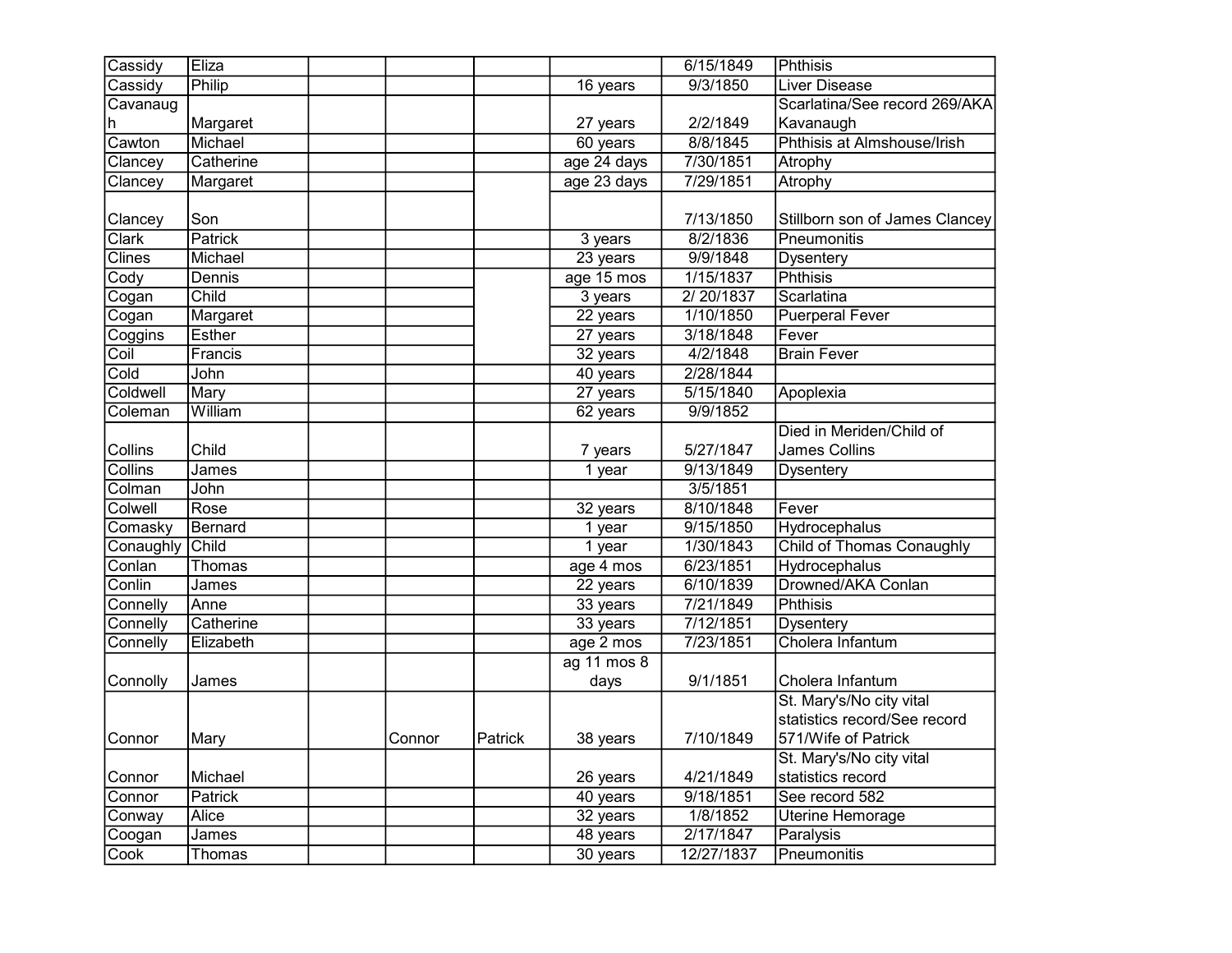|           |                |          |         |               |            | Christ's Church/No city vital    |
|-----------|----------------|----------|---------|---------------|------------|----------------------------------|
| Cook      | Thomas         |          |         | 24 years      | 2/2/1838   | statics record                   |
| Corbitt   | William        |          |         | 42 years      | 2/23/1842  |                                  |
| Corcoran  | Infant         |          |         | under 1 year  | 7/1841     | Infant of John Corcoran          |
| Corcoran  | William        |          |         | 1 year        | 11/4/1848  |                                  |
| Cornlin   | John           |          |         | 22 years      | 8/28/1842  | Drowned at Salem                 |
|           |                |          |         |               |            | feb. Puerperal/Stone:            |
|           |                |          |         |               |            | 7/6/1844/Wife of Henry/Aka       |
| Cosgrif   | Mary           | Cosgrif  | Henry   | 35 years      | 7/7/1844   | Cosgrove                         |
| Costello  | <b>Bridget</b> | Costello | James   | 36/40 years   | 7/23/1847  | Dropsey/Wife of James            |
|           |                |          |         |               |            | Headstone                        |
| Costello  | Child          |          |         | 5 years 6 mos | 1/1841     | 6/16/1841/Catherine              |
|           |                |          |         |               |            |                                  |
| Costello  | Child          |          |         | age 7 mos     | 1/1841     | Headstone 6/16/1841/William      |
| Costello  | Child          |          |         | 2 years 6 mos | 1/1841     | Headstone 6/16/1841/John         |
| Costello  | Child          |          |         | age 6 mos     | 8/27/1845  | <b>Child of Matthew Costello</b> |
|           |                |          |         |               |            | Pneumonitis/Child of Daniel      |
| Costello  | Child          |          |         | 1 year        | 9/7/1846   | Costello                         |
|           |                |          |         |               |            | Phthisis/3/10/1850/Wife of       |
| Costello  | Ellen          | Costello | William | 54/50 years   | 3/1/1850   | William/AKA Elena                |
| Costello  | Infant         |          |         |               | 10/4/1838  | Infant of James Costello         |
| Costello  | Mary           |          |         | 3 years       | 10/16/1846 | <b>Dropsey</b>                   |
| Costello  | Michael        |          |         | 35 years      | 8/22/1849  | Cholera                          |
| Costello  | Thomas         |          |         | $19$ years    | 7/29/1850  | Accident/Fall from a scaffold    |
|           |                |          |         |               |            | St. Mary's/No city vital         |
|           |                |          |         |               |            | statistics record/see record     |
| Costello  | William        |          |         | 46 years      | 11/28/1849 | 435                              |
| Costelo   | <b>Mark</b>    |          |         | 62 years      | 2/2/1848   | Colic                            |
| Costelo   | Mary           | Costelo  |         | 56 years      | 6/22/1848  | Accident/A fall/Widow            |
| Costelo   | William        |          |         | 45 years      | 11/27/1848 | Fever                            |
| Costillow | Infant         |          |         |               | 2/ 13/1837 | An infant                        |
|           |                |          |         |               |            | Scarlatina/Child of Peter        |
| Costolo   | Child          |          |         | 5 years       | 6/18/1844  | Costolo                          |
|           |                |          |         |               |            | Scarlatina/Child of Peter        |
| Costolo   | Child          |          |         | age 7 mos     | 6/18/1844  | Costolo                          |
|           |                |          |         |               |            | Scarlatina/Child of Peter        |
| Costolo   | Child          |          |         | 3 years       | 6/22/1844  | Costolo                          |
| Costolo   | Matthew        |          |         | 30 years      | 12/27/1844 | Apoplexia                        |
| Cox       | Ann            |          |         | 60 years      | 3/29/1849  | Decline/Mararsmus?               |
| Craveley  | Ellen          |          |         | age 1 day     | 4/8/1844   | Infantile                        |
| Crawley   | Catherine      |          |         | age 9 mos     | 7/12/1846  | Pneumonitis                      |
| Crawley   | Child          |          |         | age 3 mos     | 1/13/1839  | <b>Child of William Crawley</b>  |
| Crawley   | Dennis         |          |         | 38/39 years   | 2/8/1839   | Phthisis/AKA Crowley             |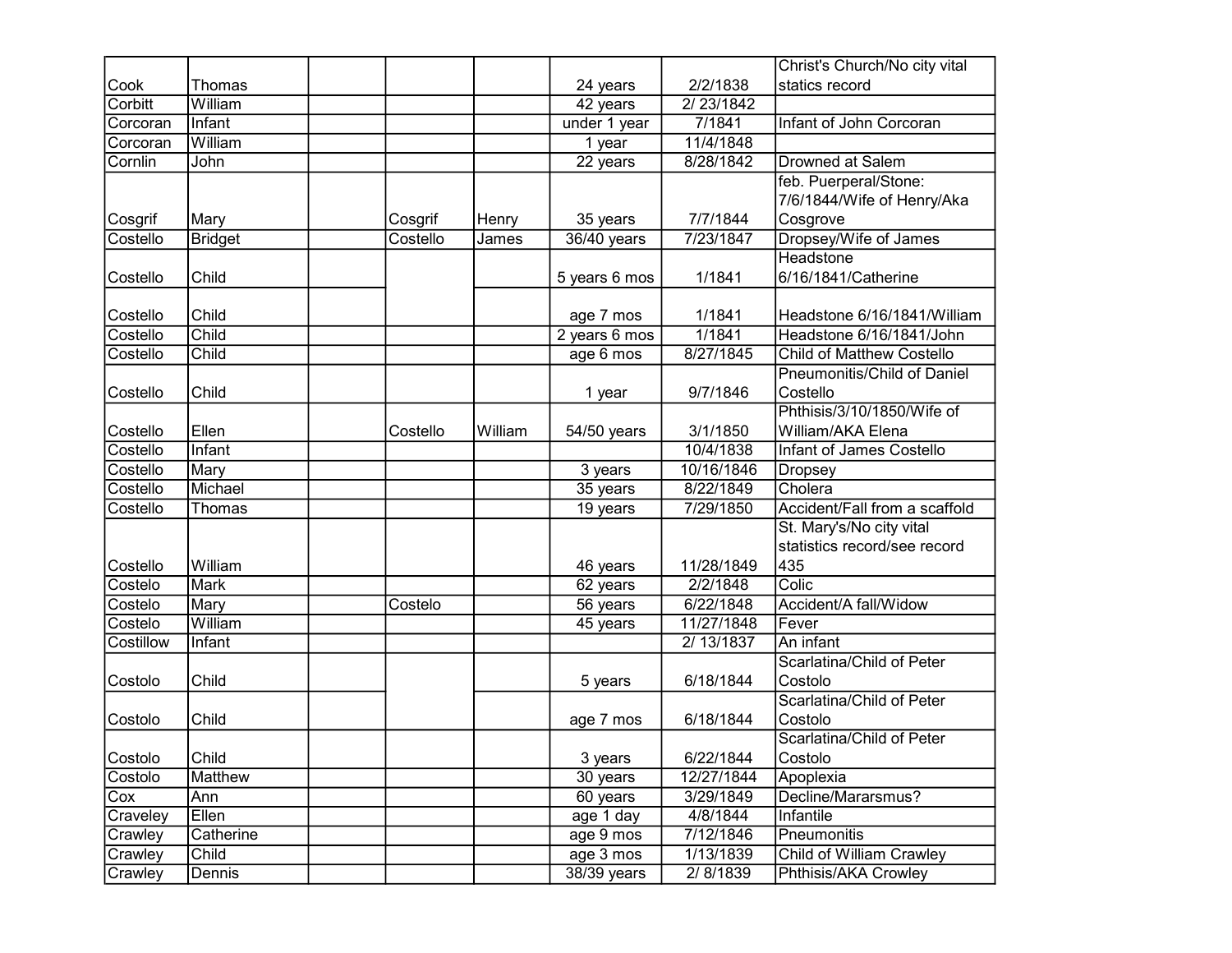| Creamer                 | Margaret       |      |          |       |                          | 7/7/1851              | <b>Chronic Bronchitus</b>                                                             |
|-------------------------|----------------|------|----------|-------|--------------------------|-----------------------|---------------------------------------------------------------------------------------|
| Creed                   | Dorothy        |      |          |       | 25 years                 | 11/5/1848             | Fever Typhus (see record 608)                                                         |
| Creed                   | Dorothy        |      |          |       | not recorded             | 11/5/1848             | See record 358/With mother<br>Dorothy                                                 |
| Crowley                 | infant         |      |          |       |                          | 1/9/1836              |                                                                                       |
| Crowly                  | Timothy        |      |          |       | 17 years                 | 12/17/1850            | <b>Phthisis</b>                                                                       |
| Cullen                  | Rose           |      |          |       | 18 years                 | 9/7/1851              |                                                                                       |
| Cummings   Alice        |                |      |          |       | 2 years                  | 6/29/1851             | Pneumonia                                                                             |
| Cunningha               |                |      |          |       |                          |                       |                                                                                       |
| m                       | Andrew         |      |          |       | age 3 mos                | 8/14/1850             | Manasinus & Diarrehea                                                                 |
| Curley                  | Thomas         |      |          |       | 50 years                 | 10/20/1836            | Sudden, found dead                                                                    |
| Daily                   | John           |      |          |       | age 8 mos                | 3/23/1850             | unknown                                                                               |
| Daily                   | Margaret       |      | Daily    | John  | 32 years                 | 5/1/1848              | Puerperal/AKA Daley/5/8/1848                                                          |
| Daley                   | Patrick        |      |          |       | 38 years                 | 9/4/1848              | <b>Dysentery</b>                                                                      |
|                         |                |      |          |       |                          |                       | Phthisis/8/22/1844/AKA                                                                |
| Darey                   | Chistopher     |      |          |       | 28 years                 | 8/23/1844             | D'Arcey                                                                               |
| Delaney                 | Catherine      |      |          |       | 3 years 7 mos            | 6/1/1843              | Christ's Church/No city vital<br>statics record/See record 191                        |
| Delaney                 | Child          |      |          |       | age 9 mos                | 5/11/1845             | From Waterbury/See records<br>580 & 581/Suasannah Delaney                             |
| Delaney                 | Susannah       |      |          |       | age 16 mso               | 1/4/1841<br>9/14/1836 | Christ's Church/No city vital<br>statics record/See record 191<br>Enteritis/An infant |
| Dermody                 | James          |      |          |       |                          | 8/12/1850             |                                                                                       |
| Dermody                 | Lenora         |      |          |       | 36 years                 | 3/17/1847             | Inflamation of the Bowels<br>Convulsions                                              |
| Dignon                  | Mary<br>Thomas |      |          |       | age 3 mos<br>32/26 years | 9/3/1848              |                                                                                       |
| Dignon<br><b>Divine</b> | Child          |      |          |       |                          | 3/11/1845             | Dysentery/Possible Dickson<br>Child of Patrick Devine                                 |
|                         | Martin         |      |          |       | 5 years<br>30/36 years   | 6/22/1849             |                                                                                       |
| Dogherty                | Ann            |      |          |       |                          | 3/4/1847              | Phthisis/AKA Dougherty<br>Phthisis                                                    |
| Dolosy<br>Donnally      | Cornelius      |      |          |       | 35 years                 | 7/29/1840             | Phthisis (Consumption)                                                                |
|                         |                |      |          |       | 48 years                 |                       | Christ's Church/No city vital                                                         |
| Donnally                | James          |      |          |       | 25 years                 | 8/28/1842             | statics record                                                                        |
| Donnegan                | Margaret       |      | Donnegan | James | 36 years                 | 1/27/1842             | Febr. Puerper/Wife of<br>James/AKA Dunigan                                            |
| Donnegan                | Patrick        |      |          |       | 28 years                 | 9/19/1849             | Cancer                                                                                |
| Dooley                  | Sarah          | Jane |          |       | 2 years 3 mos            | 8/10/1851             | Cholera Infantum                                                                      |
| Dorland                 | Ann            |      |          |       | 24 years                 | 7/30/1842             |                                                                                       |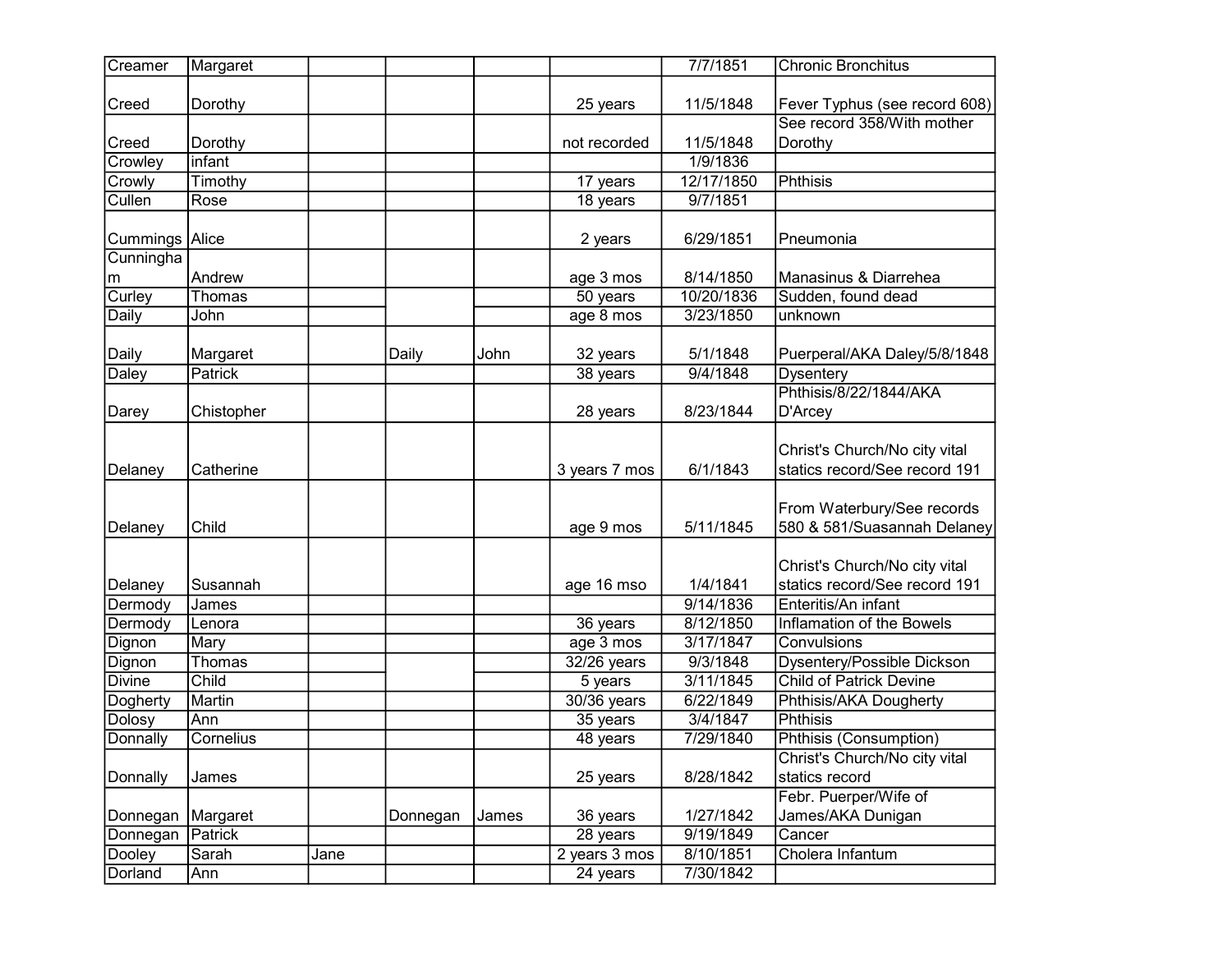| Downes         | <b>Bridget</b> |       |         |       | 56 years              | 4/4/1852   | See record 202                 |
|----------------|----------------|-------|---------|-------|-----------------------|------------|--------------------------------|
| Downes         | Michael        |       |         |       | 52 years              | 9/16/1845  | Apoplexia/See record 573       |
| Downing        | Gerald         |       |         |       |                       | 7/24/1837  | From Middletown                |
| Doyle          | Ellen          |       |         |       | $\overline{14}$ years | 12/11/1847 | <b>Ship Fever</b>              |
| <b>Doyle</b>   | James          |       |         |       | 16 years              | 12/16/1847 | <b>Ship Fever</b>              |
| <b>Doyle</b>   | John           |       |         |       | $56$ years            | 11/30/1847 | <b>Ship Fever</b>              |
| <b>Doyle</b>   | Mary           |       |         |       | $54$ years            | 12/8/1847  | <b>Ship Fever</b>              |
| <b>Driscol</b> | Child          |       |         |       | age 1 mo              | 3/7/1846   | Child of Dennis O. Driscol     |
| <b>Driscol</b> | Dennis         |       |         |       | 17 years              | 2/8/1844   | Fever                          |
| Driscoll       | Cornelius      |       |         |       |                       | 7/20/1835  |                                |
|                |                |       |         |       |                       |            | Christ's Church/No city vital  |
| Duff           | Margaret       |       | Duff    | Simon | 25 years              | 10/12/1842 | statics record/Wife of Simon   |
| <b>Duffee</b>  | Ann            |       |         |       | 9 years               | 4/1/1850   | <b>Dysentery</b>               |
| Duffy          | Male           | Child |         |       |                       | 11/9/1836  | Male child                     |
| Dunne          | Eliza          |       |         |       | 70 years              | 9/2/1849   | Cholera                        |
| Dwyer          | Son            |       |         |       | age 9 mos             | 8/1/1844   | Son of Patrick Dwyer           |
| Early          | Catherine      |       |         |       | $3$ years             | 11/8/1847  | <b>Ship Fever</b>              |
| Eastrop        | John           |       |         |       | age 4 days            | 3/22/1843  |                                |
| Egan           | Ann            |       |         |       | 28 years              | 3/7/1838   | Phthisis                       |
| Egan           | Catherine      |       |         |       | 1 year                | 9/17/1850  | Hydrocephalus                  |
| <b>Ellis</b>   | <b>Bridget</b> |       |         |       | 38 years              | 6/8/1844   | Phthisis                       |
| <b>Ellis</b>   | Ellen          |       |         |       | 35 years              | 11/24/1848 | <b>Phthisis</b>                |
|                |                |       |         |       |                       |            | Ship Fever/Widow/AKA           |
| Facarty        | Mary           |       | Facarty |       | 58/64 years           | 10/17/1847 | Fogarty                        |
| Fagan          | <b>Bridget</b> |       |         |       | 19 years              | 1/12/1849  | Fever                          |
|                |                |       |         |       |                       |            | Accident (broken back from a   |
| Fagan          | Joseph         |       |         |       | 36 years              | 6/7/1848   | fall)                          |
| Fanigan        | Rose           |       |         |       | 68 years              | 7/6/1848   | <b>Heart Disease of</b>        |
|                |                |       |         |       |                       |            | Phthisis/See record            |
| Fannon         | Mary           |       |         |       | 23/27 years           | 7/2/1838   | 95/Twin/Possible Hannon        |
| Fanny          | Catherine      |       |         |       | 1 year                | 6/16/1851  | Bron. Measles                  |
|                |                |       |         |       | age 6 mos 7           |            |                                |
| Farall         | Thomas         |       |         |       | days                  | 8/25/1851  | Cholera Infantum               |
|                |                |       |         |       |                       |            | Phthisis/Stone                 |
| Fare           | William        |       |         |       | 27/30 years           | 9/24/1837  | (9/22/1837)/AKA Hare           |
| Farigan        | Timothy        |       |         |       | 22 years              | 5/14/1838  | Accident                       |
| ∣Farl          | Child          |       |         |       | 1 year                | 8/3/1847   | Child of Thomas Farl           |
| Farrell        | Child          |       |         |       | age 3 mos             | 7/20/1845  | <b>Child of Thomas Farrell</b> |
| Farrell        | Patrick        |       |         |       | 30 years              | 11/6/1850  | <b>Dropsy</b>                  |
| Faughnan       | Michael        |       |         |       | 17 years              | 12/11/1850 | Phthisis                       |
| Faughran       | Edward         |       |         |       | age 4 1/2 mos         | 3/4/1849   |                                |
| Feelan         | John           |       |         |       | age 12 days           | 3/8/1850   |                                |
| Fhorty         | Son            |       |         |       | 1 year 5 mos          | 1/5/1847   | Son of Michael Fhorty          |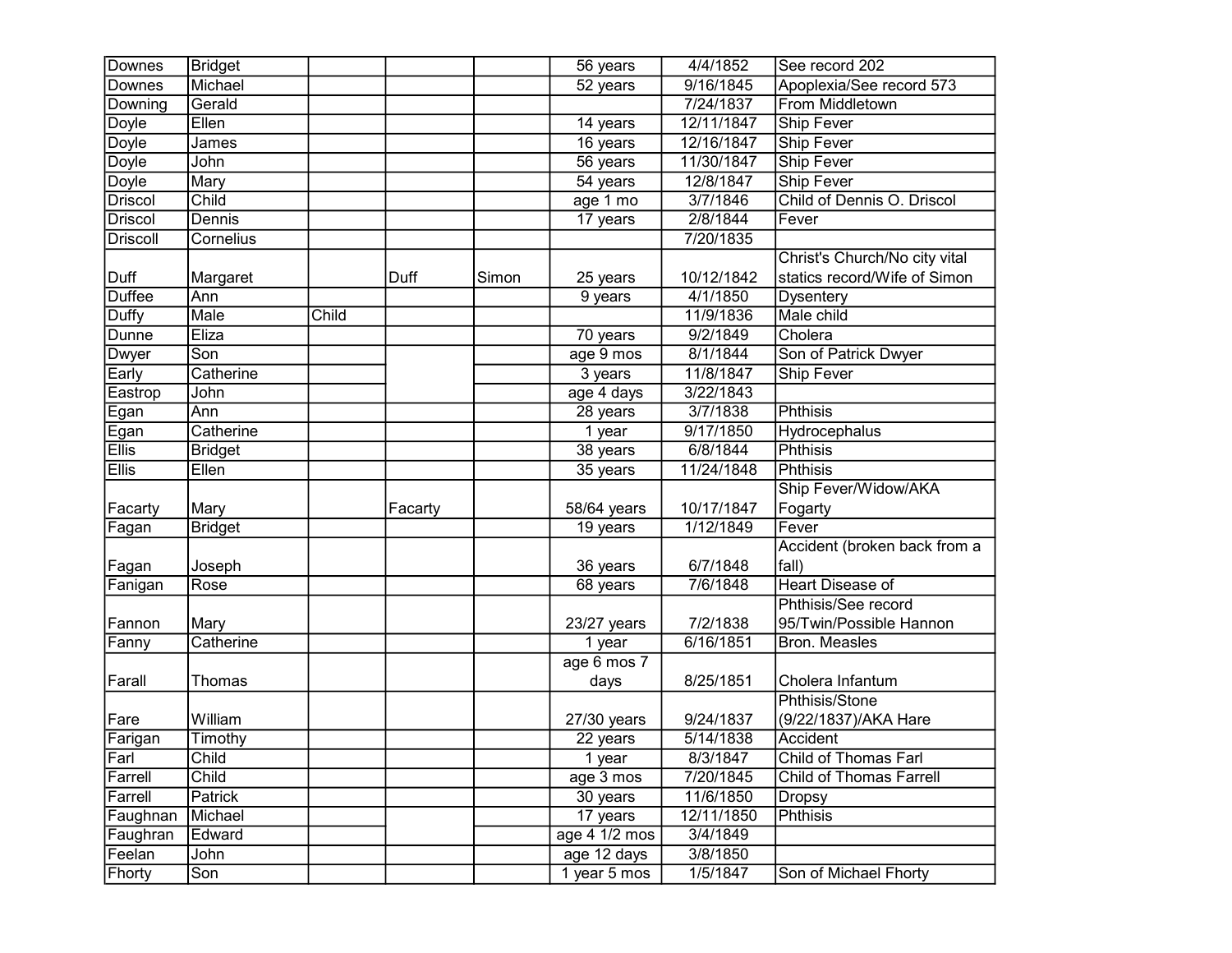|                       |                    |     |               |            | Convulsions/Child of John      |
|-----------------------|--------------------|-----|---------------|------------|--------------------------------|
| Field                 | Child              |     | age 14 days   | 6/18/1851  | Field                          |
| Finnegan              | James              |     | 25 years      | 11/3/1845  | Jaundice                       |
|                       |                    |     |               |            |                                |
| FitzPatrick   Birdget |                    |     | 26 years      | 4/26/1850  | Consumption                    |
| Fitzpatrick           | <b>Bridget</b>     |     |               | 8/15/1836  | An infant                      |
|                       |                    |     |               |            | Scrophula/Child of Thomas      |
| Fitzpatrick           | Child              |     | 8 years       | 1/10/1843  | Fitzpatrick                    |
| Fitzpatrick           |                    |     | 3 years       | 1/9/1836   |                                |
| Flaherty              | Mary               | Ann | 8 years       | 3/7/1851   |                                |
|                       |                    |     |               |            | Phthisis/Daughter of Patrick & |
| Flaherty              | Mary               |     | 17 years      | 9/5/1850   | Bridget Flaherty/9/3/1850      |
|                       |                    |     |               |            |                                |
|                       |                    |     |               |            | Pertussis/Vit. Stat.           |
|                       |                    |     |               |            | Bridget/Stone: Mary/Daughter   |
| Flood                 | <b>Bridget</b>     |     | 2 years       | 9/19/1845  | of Matthew & Bridget           |
|                       |                    |     |               |            | Pertussis/Child of Richard     |
| Flood                 | Child              |     | 2 years       | 9/16/1845  | Flood                          |
|                       |                    |     |               |            | Hydrocephalus/Child of Fel     |
| Flood                 | Child              |     | 4 years       | 10/9/1847  | Flood                          |
|                       |                    |     |               |            | Unknown/Headstone at           |
|                       |                    |     |               |            | Christ's Church/daughter of    |
| Flood                 | Jane               |     | age 17 mos    | 8/7/1811   | Matthew & Bridget/Error?       |
| Flood                 | John               |     | $32$ years    | 6/30/1842  | Fractured spine from a fall    |
| Flood                 | Matthew            |     | 2 years 3 mos | 1/5/1847   | Fever                          |
| Flynn                 | Michael            |     | 35 years      | 9/30/1849  | <b>Dysentery</b>               |
| Flynn                 | Michael            |     | 37 years      | 10/5/1849  | <b>Dysentery</b>               |
| Flynn                 | Patrick            |     | 56 years      | 2/27/1837  | Kick of horse                  |
| Foley                 | John               |     | 27 years      | 10/23/1848 | <b>Accident on Railroad</b>    |
| Foley                 | Michael            |     | age 1 mo      | 6/24/1851  | Sudden Death                   |
|                       |                    |     |               |            | Son of William &               |
| Foley                 | William            |     | 8 years       | 5/4/1846   | Frances/From Derby             |
| Franklin              | Ann                |     | 3 years 6 mos | 12/20/1835 |                                |
| Franklin              | James              |     | 1 year 2 mo.  | 9/3/1835   |                                |
| Furber                | $\overline{Child}$ |     | age 11 mos    | 6/24/1847  | Child of Peter Furber          |
| Furley                | Infant             |     |               | 10/5/1838  | Infant of John Furley          |
| Fury                  | James              |     |               | 4/20/1836  | Febris/An infant               |
|                       |                    |     |               |            |                                |
|                       |                    |     |               |            | Hydrops/Added to wife's stone  |
| <b>Fury</b>           | <b>Patrick</b>     |     | 44 years      | 1/27/1840  | St. Bernard's/AKA Furey        |
| Gaffney               | Thomas             |     | age 7 mos     | 10/4/1849  | Dysentery                      |
| Galagan               | James              |     | 40 years      | 11/12/1848 | <b>Delirium Tremens</b>        |
| Galagher              | James              |     | 48 years      | 9/18/1850  | Paralysis                      |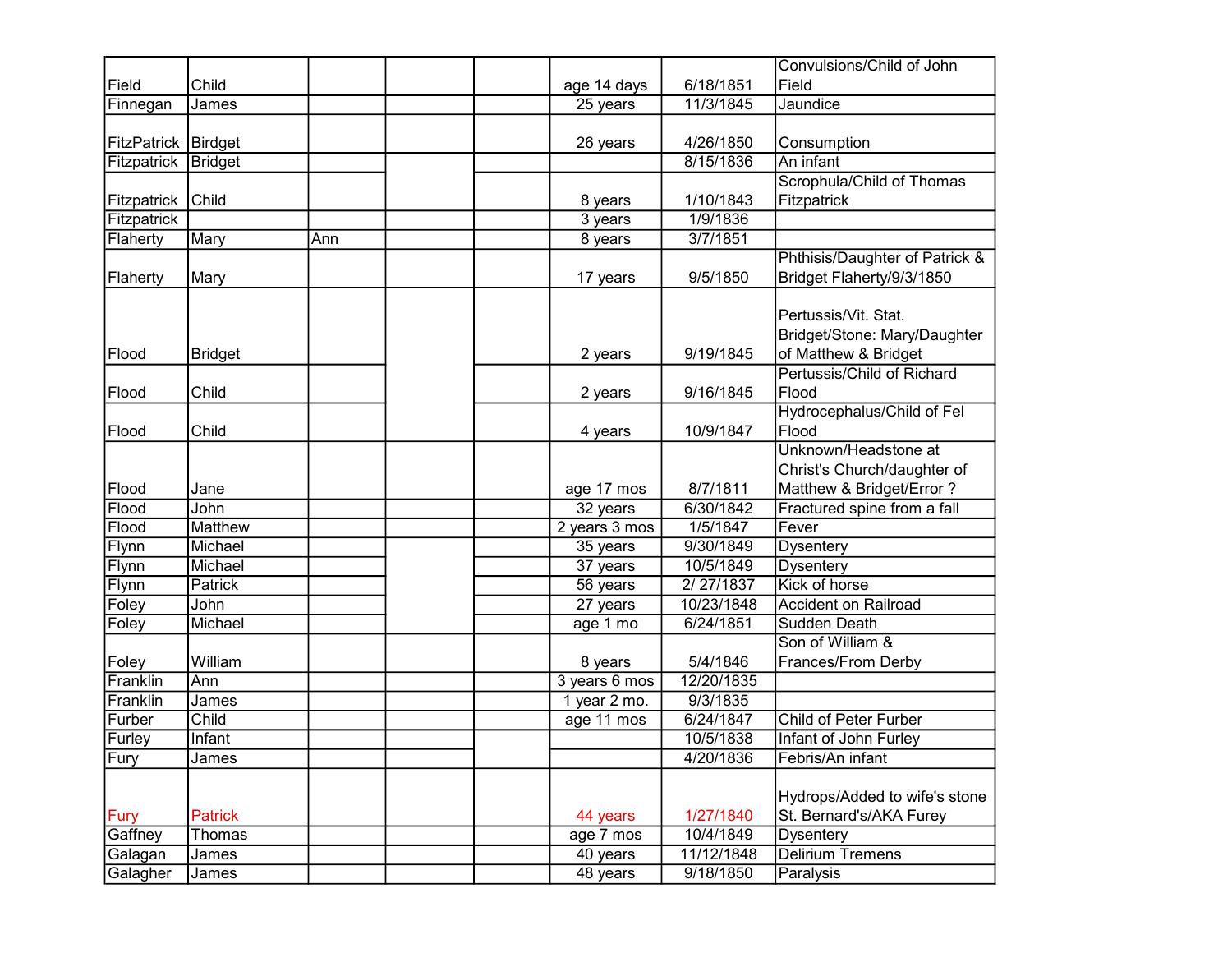| Galegan        | <b>James</b>   |        |       | 4 years 6 mos           | 3/30/1844  | Scarlatina                   |
|----------------|----------------|--------|-------|-------------------------|------------|------------------------------|
| Galegan        | Michael        |        |       | 30 years                | 7/1/1839   | Phthisis                     |
|                |                |        |       |                         |            | Phthisis/5/28/1850/AKA       |
| Galigan        | Catharine      |        |       | 22 years                | 5/31/1850  | Gallighan                    |
| Galigan        | Catherine      |        |       | 3 years                 | 4/8/1844   | Scarlatina                   |
| Gallager       | Patrick        |        |       | $25/35$ years           | 10/24/1845 | Hydrops/AKA Gallagher        |
| Galligan       | Andrew         |        |       | 45 years                | 5/11/1851  | <b>Typhoid Fever</b>         |
| Gayner         | Mary           |        |       | 1 year 6 mos            | 9/14/1849  | <b>Dysentery</b>             |
| Gaynor         | Walter         |        |       | 75 years                | 12/26/1849 | <b>Dysentery</b>             |
| Gilhuly        | Michael        |        |       | 62 years                | 5/1/1848   | Fever                        |
|                |                |        |       |                         |            | Abscess Lumbar/Wife of       |
| Gillen         | <b>Bridget</b> | Gillen | James | 54/53 years             | 9/22/1850  | James Gillen/9/14/1850       |
| Gilmour        | Mary           |        |       | 28/52 years             | 7/15/1841  | Erysipelas/AKA Gilmer        |
| Gordon         | James          |        |       | 1 year                  | 9/27/1848  | Dysentery                    |
| Gorman         | James          |        |       | age 7 mos               | 2/28/1851  |                              |
|                |                |        |       |                         |            | Icterus/Stone (8/28/1846 age |
| Gray           | Bernard        |        |       | 33 years                | 8/23/1846  | 36 years)                    |
|                |                |        |       |                         |            |                              |
|                |                |        |       |                         |            | Cholera                      |
|                |                |        |       |                         |            | Infantum/8/17/1848/Son of    |
| Green          | John           |        |       | age 6 mos               | 8/15/1847  | Patrick & Harriet/AKA James  |
| Green Jr.      | John           |        |       |                         | 10/7/1834  |                              |
| Gregory        | James          |        |       | 10 years                | 7/20/1835  |                              |
| Grier          | John           |        |       | 2 years                 | 8/7/1836   | Worms                        |
| Grooms         | Ellen          |        |       | 32 years                | 4/25/1851  | <b>Phthisis</b>              |
|                |                |        |       |                         |            | Fever/Stone (9/9/1846)/AKA   |
| Gululy         | James          |        |       | 25 years                | 9/10/1846  | Gilhuly                      |
| Gululy         | Mary           |        |       | 21/22 years             | 1/27/1846  | Fever/AKA Gilhuly/1/26/1846  |
| <b>Hackett</b> | Sarah          |        |       | 17 years                | 5/1/1851   | Ship Fever                   |
|                |                |        |       |                         |            | Accident/Runaway             |
| Halern         | <b>Bridget</b> |        |       | 30/33 years             | 12/18/1846 | horse/12/15/1846/Hollaren    |
| Hall           | John           |        |       | 4 years                 | 1/4 1844   | <b>Brain fever</b>           |
| Hanley         | Ann            |        |       | 44 years                | 1/8/1848   | Phthisis/AKA Kerigan         |
| Hannon         | John           |        |       | 27 years                | 12/1839    | Phthisis/Record 83/Twin      |
|                |                |        |       |                         |            | From Derby/Killed by falling |
|                |                |        |       |                         |            | Church                       |
|                |                |        |       |                         |            | Gallery/Grandfather/AKA      |
| Hardyear       | Abraham        |        |       |                         | 5/5/1834   | Harger                       |
| Harnitte       | James          |        |       | 21 years                | 4/18/1837  |                              |
| Harrigan       | Child          |        |       | $\overline{age\ 5}$ mos | 7/20/1845  | Choild of John Harrigan      |
| Harris         | <b>Henry</b>   |        |       | 40 years                | 8/18/1848  | Drowned                      |
|                |                |        |       |                         |            |                              |
| Hart           | <b>Miss</b>    |        |       | about 40 years          | 12/1841    | <b>Miss</b>                  |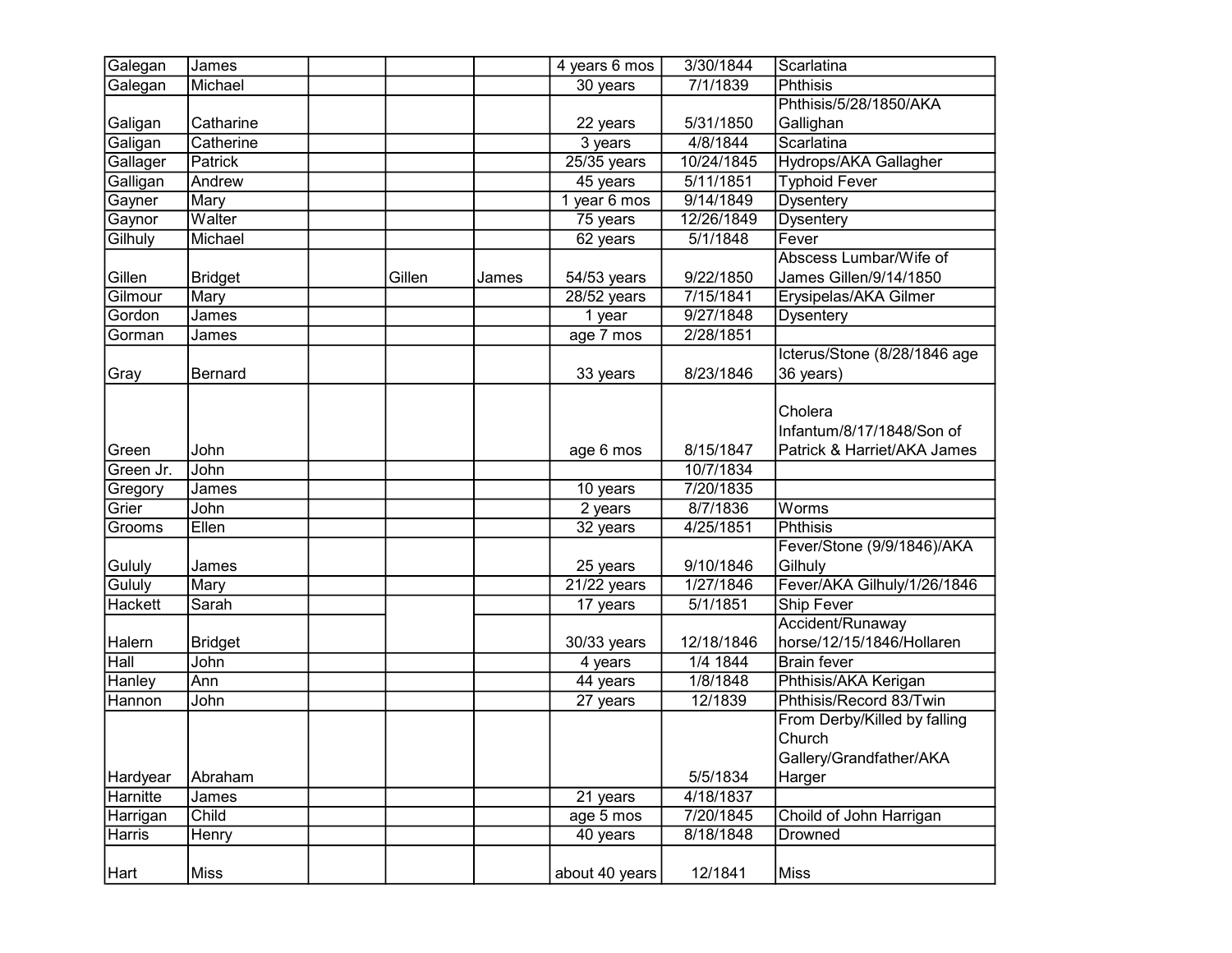| Harvey         | Catharine      |         |        |      | 25 years              | 12/10/1848 | Killed/Homicide               |
|----------------|----------------|---------|--------|------|-----------------------|------------|-------------------------------|
| <b>Hauser</b>  | Frances        |         |        |      | 26 years              | 9/19/1848  | Fever                         |
| Hayden         | Patrick        |         |        |      | $25$ years            | 8/16/1838  |                               |
| Hayes          | Child          |         |        |      |                       | 2/11/1849  | Child of John Hayes           |
| <b>Hayes</b>   | James          |         |        |      | $\overline{40}$ years | 10/15/1839 | a cold                        |
| Hayes          | Michael        |         |        |      | 37 years              | 10/7/1834  |                               |
| <b>Hayes</b>   | Peter          |         |        |      | 23 years              | 10/26/1849 | Dysentery                     |
| <b>Hayes</b>   | William        |         |        |      | age 13 mos            | 8/14/1849  | Convulsions                   |
| Healey         | Timothy        |         |        |      | 32 years              | 12/29/1837 | Accident (by Waggon)          |
| <b>Healy</b>   | Ann            |         |        |      | 5 years               | 4/1/1851   | Ship Fever                    |
| <b>Healy</b>   | Catherine      |         |        |      | 6 years               | 5/7/1844   | Scarlatina                    |
| <b>Healy</b>   | Dennis         |         |        |      | 40 years              | 6/27/1846  | <b>Delirium Tremens</b>       |
|                |                |         |        |      |                       |            | Christ's Church/No city vital |
| Healy          | Dennis         |         |        |      | 40 years              | 7/27/1840  | statics record                |
| <b>Healy</b>   | Ellen          |         |        |      | 15 years              | 5/5/1834   |                               |
| Healy          | Infant         |         |        |      | $age\ 4\ days$        | 6/10/1840  | Infantile/Infant of John      |
| Healy          | Infant         |         |        |      | age 1 day             | 6/10/1840  | Infantile/Infant of John      |
| <b>Healy</b>   | Margaret       |         |        |      |                       | 11/10/1838 |                               |
| <b>Healy</b>   | Margaret       |         |        |      | 10 years              | 2/27/1851  |                               |
| Hector         | Wife           |         | Hector | John | 22 years              | 6/7/1848   | Phthisis/Wife of John Hector  |
| Henry          | Francis        | Cassada |        |      | 1 year 1 mo           | 9/18/1850  | <b>Peritonail Inflamation</b> |
| <b>Herrick</b> | Elizabeth      |         |        |      | 65 years              | 4/16/1849  | Fever                         |
| Higgins        | Edward         |         |        |      | 32 years              | 6/6/1836   | Hydrops                       |
| Hogan          | Michael        |         |        |      | 45 years              | 4/7/1847   | <b>Phthisis</b>               |
| Hogan          | Michael        |         |        |      | 55 years              | 3/7/1851   |                               |
| Holcomb        | Mary           |         |        |      | $32$ years            | 9/14/1849  | <b>Dysentery</b>              |
| Holland        | Richard        |         |        |      | 5 years 6 mos         | 7/5/1851   | Convulsions                   |
|                |                |         |        |      |                       |            | Cholera Infantum/Child of     |
| Honan          | Child          |         |        |      | age 21 mos            | 8/20/1847  | Laurena Honan                 |
| Horley         | William        |         |        |      | 28 years              | 2/23/1842  |                               |
|                |                |         |        |      |                       |            |                               |
| Hughes         | <b>Bridget</b> |         |        |      | 41 years              | 8/21/1848  | Dysentery/hale Record Huges   |
|                |                |         |        |      |                       |            | Christ's Church/No city vital |
| Hurley         | James          |         |        |      | 37 years              | 9/29/1841  | statics record                |
| <b>Hurley</b>  | John           |         |        |      | 53 years              | 2/15/1844  | Pneumonitis                   |
| Hurley         | John           |         |        |      | $23$ years            | 10/22/1845 | Phthisis                      |
| Hurley         | Margaret       |         |        |      | 30 years              | 9/30/1849  | Dysentery                     |
| <b>Hurley</b>  | Timothy        |         |        |      | 63 years              | 12/17/1846 | Pneumonitis                   |
| Johnson        | James          |         |        |      | age 1 mo              | 5/30/1850  | Manasinus                     |
| Joice          | <b>Bridget</b> |         |        |      | 20 years              | 7/6/1838   | Wife of Patrick               |
| Joice          | <b>Infant</b>  |         |        |      |                       | 10/6/1838  | Infant of Patrick Joice       |
| Jollyan        | Patrick        |         |        |      | 23 years              | 2/27/1851  |                               |
| Judge          | Mary           |         |        |      | 1 year                | 6/13/1851  | <b>Convulsions</b>            |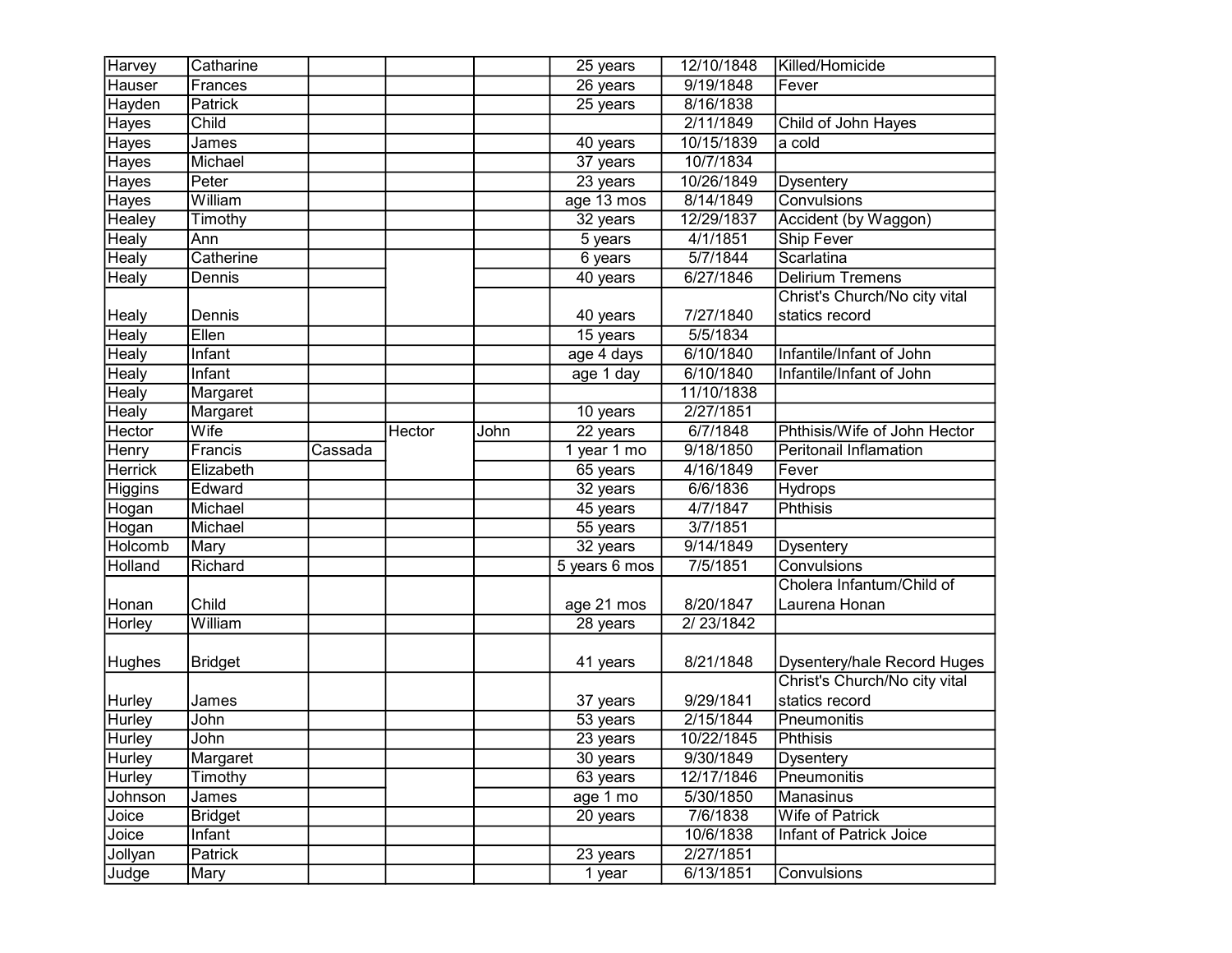| Kain      | Thomas      |    |         |        | 60 years      | 3/18/1847  | Pneumonitis                     |
|-----------|-------------|----|---------|--------|---------------|------------|---------------------------------|
| Kalahan   | Catharine   |    |         |        | 23 years      | 12/26/1849 | <b>Dysentery</b>                |
| Kane      | Patrick     |    |         |        | 48 years      | 3/7/1846   | Pneumonitis                     |
|           |             |    |         |        |               |            |                                 |
|           |             |    |         |        |               |            | July 15, 1847/Age 6 mos/Son     |
| Kavanagh  | Child       |    |         |        | age 1 mo      | 6/24/1847  | of Thomas & Margaret            |
| Kearns    | John        |    |         |        | $2$ years     | 3/15/1846  | Child of Peter Kearns           |
| Keefe     | John        |    |         |        | 18 years      | 3/31/1851  | <b>Ship Fever</b>               |
| Keefe     | Michael     |    |         |        | 7 years       | 8/28/1851  | <b>Bronchitis &amp; Measels</b> |
|           |             |    |         |        |               |            | Catarrhal (fever & teething)    |
| Keep      | Daniel      |    |         |        | age 5 mos     | 8/1/1850   | from Northford                  |
| Keep      | John        |    |         |        | 29 years      | 8/26/1848  | <b>Dysentery</b>                |
|           |             |    |         |        |               |            | Delirium Tremens/Wife of        |
| Keeshan   | Wife        |    | Keeshan | Dennis | 40 years      | 3/17/1847  | Dennis Keeshan                  |
| Kehoe     | Thomas      |    |         |        | 43 years      | 1/12/1848  | Fever/Stone (1/11/1848)         |
| Kelley    | Thomas      |    |         |        | 38 years      | 11/24/1836 | <b>Bowel complaint</b>          |
| Kelly     | Margaret    |    |         |        | 3 years       | 7/7/1851   | <b>Marasmus</b>                 |
|           |             |    |         |        |               |            | Christ's Church/No city vital   |
| Kenarney  | Martin      |    |         |        | 40 years      | 5/2/1846   | statics record                  |
| Keney     | Patrick     |    |         |        | 30 years      | 11/10/1838 | <b>Drowned</b>                  |
| Kennah    | Thomas      |    |         |        | 28 years      | 12/14/1848 | Accident/Railroad               |
| Kennedy   | Homora      |    |         |        | 35 years      | 1/2/1851   | <b>Liver Disease</b>            |
| Kennedy   | <b>John</b> |    |         |        | 28 years      | 3/7/1851   | Fever                           |
| Kennedy   | Michael     |    |         |        | 26 years      | 4/16/1849  | <b>Phthisis</b>                 |
| Kennedy   | Thomas      |    |         |        | $18/19$ years | 1/24/1848  | Fever Typhus/AKA Kenedy         |
| Keornan   | John        |    |         |        | 4 years       | 11/9/1843  |                                 |
|           |             |    |         |        |               |            | Cholera Infantum/Son of Dan     |
| Keornan   | Son         |    |         |        | 2 years       | 7/24/1847  | Keoman                          |
| Kidney    | William     |    |         |        | 44 years      | 5/5/1847   | Hematemesis                     |
| Kinsella  | Mary        |    |         |        | 37 years      | 8/17/1848  | Febr. Puerperar                 |
| Kivlahern | John        |    |         |        | $1$ year      | 10/16/1850 | Hydrocephalus                   |
| Klem      | Mary        | C. | Klem    | George | 38/28 years   | 12/5/1849  | Phthisis/Wife of George J.      |
|           |             |    |         |        |               |            | Phthisis/Child of Daniel        |
| Knowland  | Child       |    |         |        | age 3 mos     | 9/19/1845  | Knowland or Ouland              |
| Kurnana   | John        |    |         |        | age 7 mos     | 7/23/1851  | Convulsions                     |
| Laden     | James       |    |         |        | 52 years      | 12/16/1847 | Pneumonitis                     |
|           |             |    |         |        |               |            | Cholera Infantum/Daughter of    |
| Laehy     | Ellen,      |    |         |        | age 11 mos    | 8/2/1850   | John Laehy                      |
| Lahey     | John        |    |         |        | 50 years      | 7/1/1851   | Pneumonia                       |
| Lahy      | Infant      |    |         |        |               | 10/7/1838  | Infant of John Lahy             |
| Landragan | Charles     |    |         |        | 9 years 6 mos | 11/30/1837 | Neckrosis                       |
| Larkin    | Catharine   |    |         |        | 2 years       | 4/25/1836  |                                 |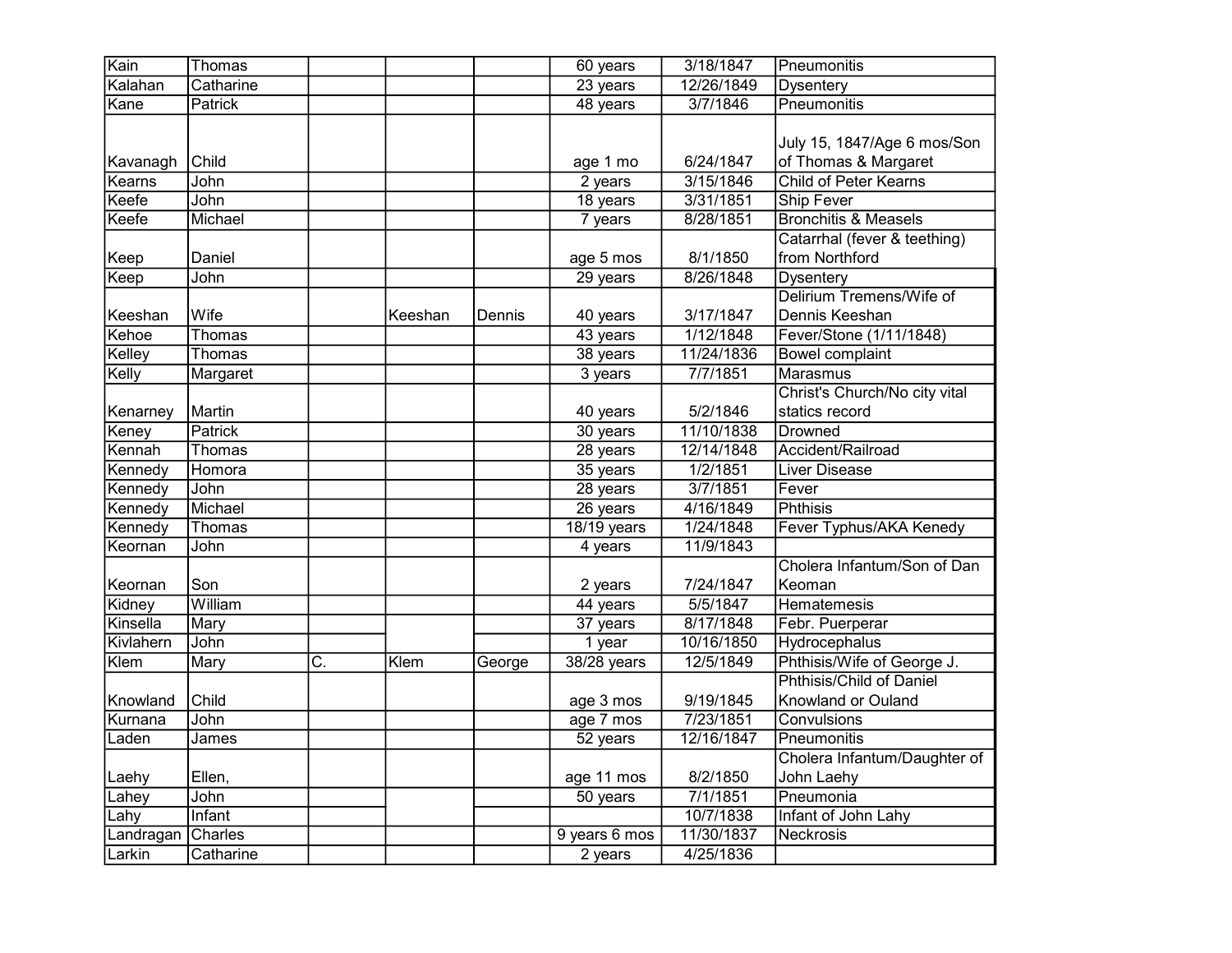|               |                |  |             |            | Pneumonitis/Stone: Apr. 21,    |
|---------------|----------------|--|-------------|------------|--------------------------------|
| Larkin        | Honora         |  | 32/28 years | 4/20/1836  | 1836                           |
| Larmens       | William        |  | 20 years    | 5/27/1847  | Fever                          |
| Larry         | <b>Bridget</b> |  | 22 years    | 7/25/1850  | <b>Typhoid Fever</b>           |
| Lary          | <b>Bridget</b> |  | age 8 mos   | 4/8/1844   |                                |
| Lavery        | Peter          |  | 1 year      | 3/2/1848   |                                |
|               |                |  |             |            | Catarrhal Fever/Child of John  |
| Leahy         | Child          |  | age 9 mos   | 7/23/1851  | Leahy                          |
| Leahy         | Thomas         |  | 68 years    | 1/24/1843  | <b>Phthisis</b>                |
| Leary         | Daniel         |  | 48 years    | 2/22/1850  | Consumption                    |
| Leary         | Infant         |  | age 11 mos  | 6/18/1843  | Infant of Daniel Leary         |
| Ledwidge      | James          |  | 35 years    | 2/4/1838   | Hemorrhage                     |
| Ledwith       | Elizabeth      |  | 17 years    | 8/28/1851  | <b>Encysted Ovarian Tumor</b>  |
| Lee           | John           |  | age 1 day   | 7/20/1845  |                                |
| Lenner        | Patrick        |  |             | 8/15/1851  | Injury                         |
|               |                |  |             |            | Stillborn/Child of James       |
| Leonard       | Child          |  |             | 5/2/1850   | Leonard                        |
|               |                |  |             |            | Cholera Infantum/child of John |
| Logan         | Child          |  | age 3 mos   | 9/1844     | Logan                          |
| Logan         | Susan          |  | 42 years    | 4/18/1850  | Vanasurus                      |
|               |                |  |             |            | Cholera Infantum/Child of      |
| Loobey        | Child          |  | age 2 mos   | 7/23/1851  | Andrew Loobey                  |
| Lynch         | John           |  | 3 years     | 1/27/1840  | <b>Feb Catarrhal</b>           |
| .ynch         | Michael        |  | 1 year      | 3/5/1851   |                                |
| Lynch         | Son            |  | 3 years     | 12/16/1847 | Burn/Son of Patrick Lynch      |
|               |                |  |             |            |                                |
| Lynne         | Michael        |  | 40 years    | 11/12/1848 | Pleuritis/AKA Lynn/11/10/1848  |
| Lyons         | Alexander      |  | 47 years    | 5/20/1848  | Icterus                        |
|               |                |  |             |            |                                |
| Macintire     | John           |  | 32 years    | 7/29/1840  | Intemperance/From Bridgeport   |
| Mackay        | Son            |  | 5 years     | 7/1841     | Son of Archy Mackay            |
| Magil         | Edward         |  | 3 years     | 5/16/1843  | Scarlatina                     |
| Maglins       | Child          |  | age 6 mos   | 5/14/1848  | <b>Child of William Magins</b> |
|               |                |  |             |            | St. Mary's/No city vital       |
| ∣Magoveran B. |                |  | 26 years    | 4/27/1850  | statistics record              |
| Magrath       | Ellen          |  | 1 year      | 8/10/1849  | <b>Dysentery</b>               |
| Mahoney       | John           |  | age 8 mos   | 8/22/1851  | Cholera Infantum               |
|               |                |  |             |            | Stillborn child of Edmund      |
| Malcoy        | Child          |  |             | 8/20/1850  | Malcoy                         |
| Malone        | Mary           |  | 30 years    | 10/6/1846  | <b>Pneumonitis</b>             |
|               |                |  |             |            | Child of Lairence              |
| Marlin        | Child          |  | 4 years     | 8/11/1838  | Marlin/Drowned                 |
| Marrigen      | Catherine      |  |             | 6/3/1850   | <b>Ship Fever</b>              |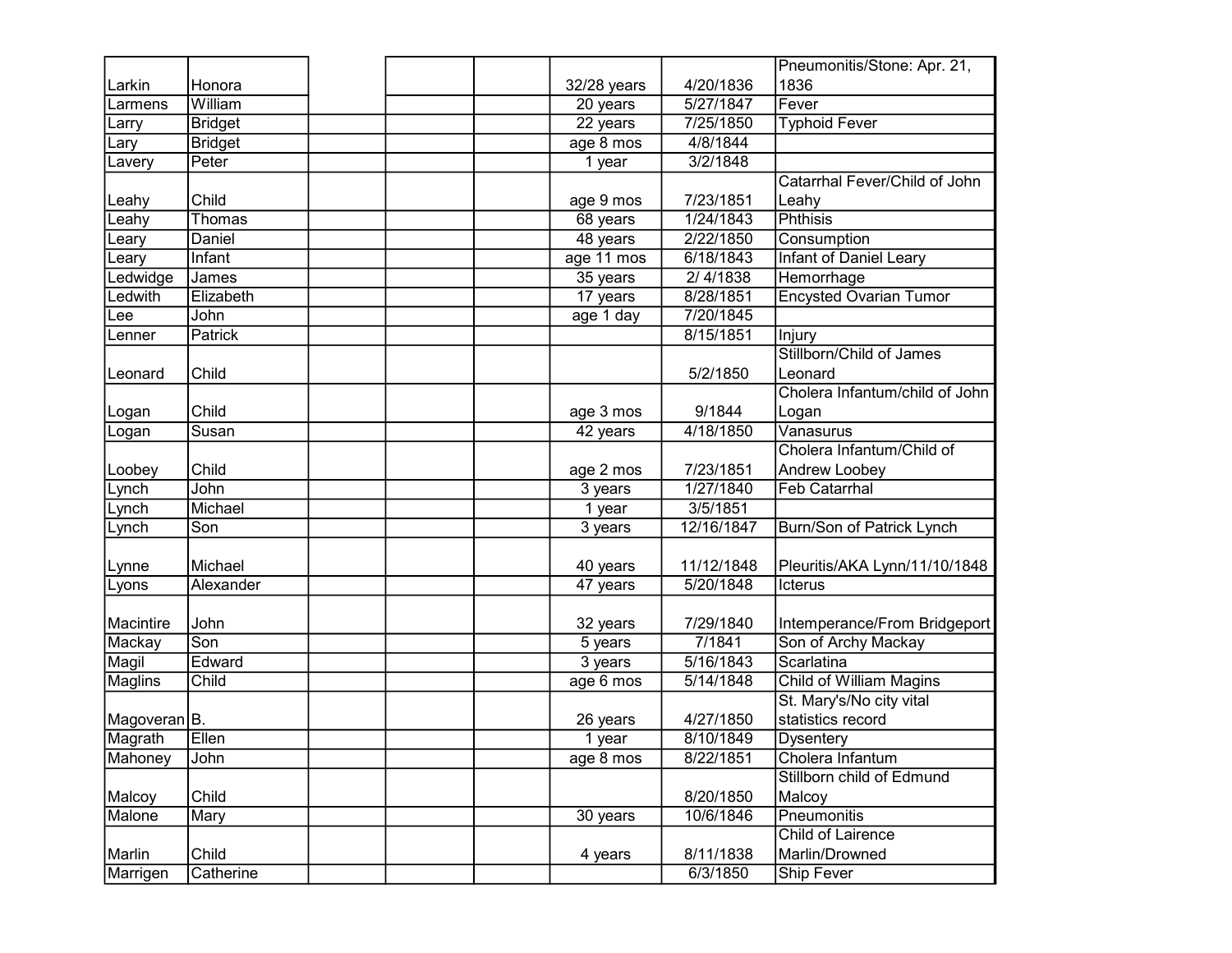| Marrygan           | Ann      |    |       |        | 5 years        | 5/13/1850  | Unknown perhaps Ships Fever     |
|--------------------|----------|----|-------|--------|----------------|------------|---------------------------------|
| <b>Martin</b>      | James    |    |       |        | 35 years       | 10/10/1849 | <b>Dysentery</b>                |
| Maxwell            | Michael  |    |       |        | 1 year 1 mo    | 7/27/1851  | Cholera Infantum                |
|                    |          |    |       |        |                |            | St. John the Evangelist - No    |
| Mayer              | Caroline |    |       |        | age 11 mos     | 1862       | city record                     |
| <b>McAuliff</b>    | James    |    |       |        |                | 3/5/1834   |                                 |
|                    |          |    |       |        |                |            | <b>Executed by Hanging/New</b>  |
| McCaffray          | James    |    |       |        | 34 years       | 10/2/1850  | Haven Jail                      |
| McCahil            | Ellen    |    |       |        | 26 years       | 7/23/1847  | <b>Ship Fever</b>               |
| McCan              | Mary     | F. | McCan | Thomas | 42 years       | 8/31/1847  | Phthisis/Wife of Thomas         |
| McCormic           |          |    |       |        |                |            |                                 |
| k                  | Mary     |    |       |        | 21 years       | 10/12/1848 | Accident (a fall)               |
| McCormic           |          |    |       |        |                |            |                                 |
| k                  | Thomas   |    |       |        | age 8 mos      | 8/27/1849  |                                 |
|                    |          |    |       |        |                |            |                                 |
| McDermott Ann      |          |    |       |        | age 5 mos      | 8/27/1848  | Hydrocephalus                   |
|                    |          |    |       |        |                |            | St. Mary's/No city vital        |
|                    |          |    |       |        |                |            | statistics record/Son of        |
|                    |          |    |       |        |                |            | Michael & Catherine             |
| McDermott Bernard  |          |    |       |        | age 10 mos     | 8/26/1848  | McDermott                       |
|                    |          |    |       |        | 1 year 2 mos 8 |            |                                 |
| McDermott   Bridge |          |    |       |        | days           | 8/31/1850  | Cough or Teething               |
|                    |          |    |       |        |                |            |                                 |
| McDermott Patrick  |          |    |       |        | 26 years       | 11/25/1850 | Consumption                     |
| McDonald           | Andrew   |    |       |        | 16 years       | 5/17/1847  | <b>Ship Fever</b>               |
| McDonoug           |          |    |       |        |                |            |                                 |
| h                  | Michael  |    |       |        |                | 8/17/1849  |                                 |
| McDonoug           |          |    |       |        |                |            |                                 |
| h                  | Michael  |    |       |        | 1 year         | 4/19/1851  |                                 |
|                    |          |    |       |        |                |            | <b>Burn/Son of Thomas</b>       |
| McElorney          | Son      |    |       |        | 4 years        | 4/16/1847  | McElorney                       |
| McEnally           | Child    |    |       |        | age 6 mos      | 8/15/1846  | <b>Child of Thomas McEnally</b> |
| McEnerny           | Marie    |    |       |        | 35 years       | 5/5/1846   | <b>Phthisis</b>                 |
| McEveny            | Thomas   |    |       |        | 36 years       | 9/2/1848   |                                 |
| McGee              | John     |    |       |        | 34 years       | 7/11/1851  | <b>Bilious Fever</b>            |
| <b>McGennis</b>    | Thomas   |    |       |        | 49 years       | 5/20/1847  | <b>Ship Fever</b>               |
| McGill             | Ellen    |    |       |        | age 6 mos      | 7/30/1851  | Cholera Infantum                |
| McGill             | James    |    |       |        | 8 years        | 10/7/1834  |                                 |
| <b>McGinon</b>     | Michael  |    |       |        | 22 years       | 6/4/1836   | Pneumonitis                     |
| McGirl             | Anne     |    |       |        | 7 years        | 1/9/1836   | Quinsey                         |
| <b>McGlinn</b>     | Ann      |    |       |        | 1 year         | 8/14/1851  | Cholera Infantum                |
| McGovern           | Mary     |    |       |        | 44 years       | 1/5/1851   | <b>Puerperal Fever</b>          |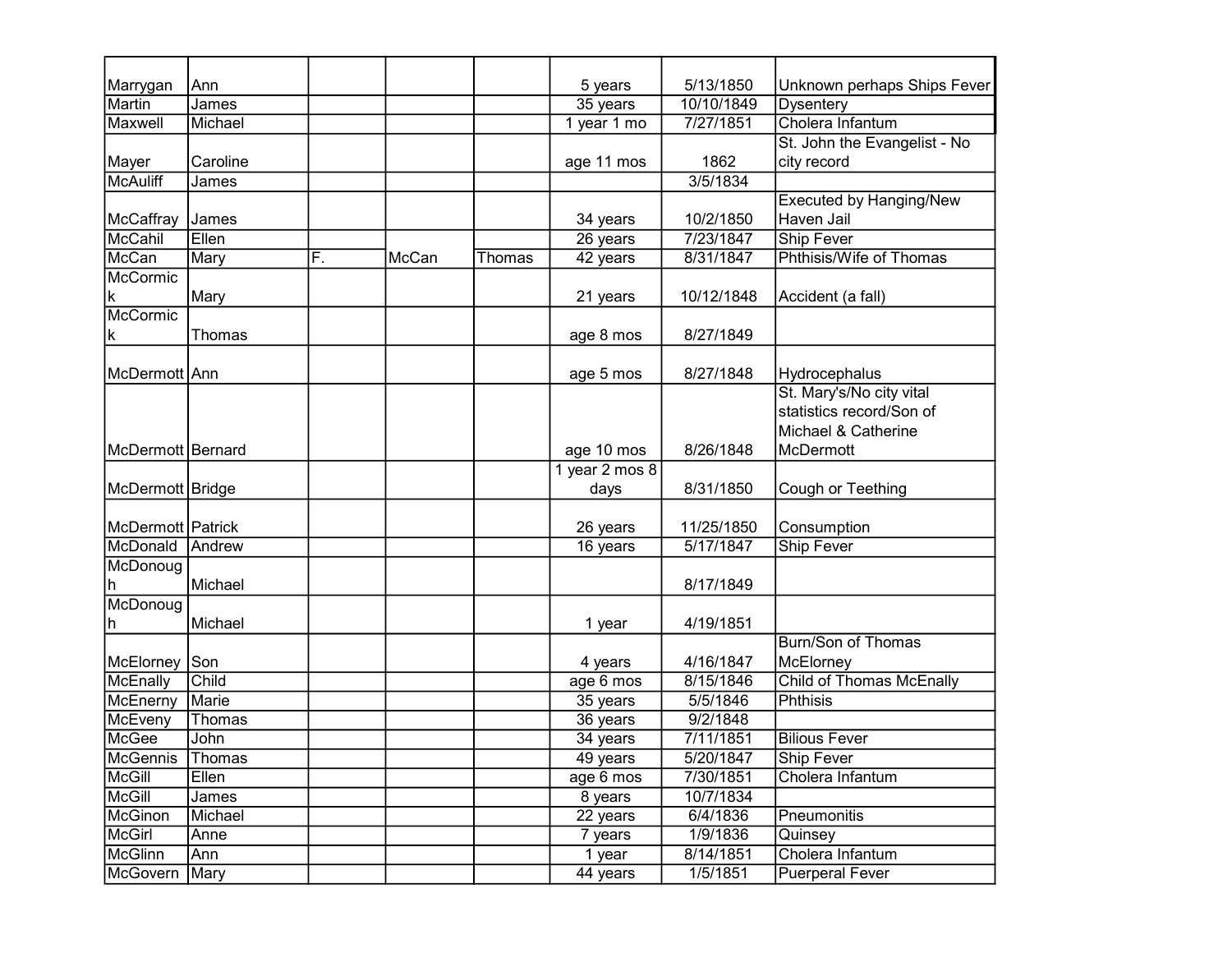| McGrath          | Infant         |    |        |                            | 6/11/1843  | Infant of Thoams McGrath          |
|------------------|----------------|----|--------|----------------------------|------------|-----------------------------------|
| <b>McGrath</b>   | M.             |    |        | 35 years                   | 2/24/1851  |                                   |
| McGrath          | Mary           |    |        | 5 years                    | 5/21/1850  | Railroad accident                 |
| McGreevy         | Mary           |    |        | 24 years                   | 10/29/1849 | <b>Puerperal Convulsions</b>      |
|                  |                |    |        |                            |            |                                   |
| McGuiness Infant |                |    |        |                            | 7/23/1836  | Infant of Patrick McGuiness       |
| <b>McGuire</b>   | Barney         |    |        | 60 years                   | 1/14/1851  | Intemperance                      |
| <b>McGuire</b>   | James          |    |        | 1 year 6 mos               | 5/23/1849  | Fever                             |
| McKay            | Child          |    |        | age 6 mos                  | 7/14/1846  | Child of William McKay            |
|                  |                |    |        |                            |            | Hemorragia/daughter of            |
| McLaughli        |                |    |        |                            |            | Michael & Rosanna                 |
| n                | Eliza          | J. |        | 8 years 4 mos              | 8/13/1850  | McLaughlin                        |
| McLaughli        |                |    |        | age 2 mos 6                |            |                                   |
| n                | James          |    |        | days                       | 8/7/1850   | Cholera Infantum                  |
| <b>McLughlin</b> | James          |    |        | 28 years                   | 4/15/1848  | <b>Ship Fever</b>                 |
| McMahon          | Child          |    |        | 1 year                     | 3/31/1848  | Child of John McMahon             |
| <b>McManus</b>   | William        |    |        | 20 years                   | 1/11/1845  | <b>Phthisis</b>                   |
|                  |                |    |        |                            |            | <b>Dysentery/Child of Patrick</b> |
| McMullen         | Child          |    |        | age 9 mos                  | 2/11/1849  | McMullen                          |
| McMullen         | Henry          |    |        | 1 year 6 mos               | 8/13/1851  | Cholera Infantum                  |
| McNally          | <b>Bridget</b> |    |        | 52 years                   | 3/4/1849   |                                   |
| <b>McNulty</b>   | Ann            |    |        | 30 years                   | 2/26/1837  | <b>Diarrhoea</b>                  |
|                  |                |    |        |                            |            | St. Mary's/No city vital          |
| <b>McNulty</b>   | Willliam       |    |        | 30 years                   | 2/28/1857  | statistics record                 |
|                  |                |    |        |                            |            |                                   |
| McQueeny Celia   |                |    |        | 4 years 8 mos              | 8/19/1851  | Drowning                          |
|                  |                |    |        |                            |            |                                   |
| McSweeny         | William        |    |        | 1 year                     | 1/30/1850  | <b>Dysentery</b>                  |
| Meighan          | James          |    |        |                            | 5/19/1836  | An infant                         |
| Meloy            | Eilen          |    |        | 22 years                   | 1/18/1846  | Insanity                          |
| Miglinn          | James          |    |        | age 6 mos                  | 8/21/1851  | <b>Congenital Phthisis</b>        |
| Milan            | Thomas         |    |        |                            | 8/4/1850   | <b>Phthisis</b>                   |
| Millegan         | Child          |    |        | age 4 mos                  | 9/19/1845  | Child of Michael Milligan         |
|                  |                |    |        |                            |            | Christ's Church/No city vital     |
|                  |                |    |        |                            |            | statics record/Son of Peter &     |
| Mohalar          | Peter          |    |        | age 14 mos                 | 3/6/1848   | Mary Mohaler                      |
| Monahan          | <b>Bridget</b> |    |        | 60 years                   | 5/21/1840  | Phthisis (Consumption)            |
|                  |                |    |        |                            |            | Christ's Church/No city vital     |
| Mooney           | Alice          |    |        | 63 years                   | 11/8/1846  | statics record                    |
| Mooney           | Emma           |    |        | 19 years                   | 2/28/1843  | Puerperal                         |
|                  |                |    |        |                            |            | Hydrops/Stone:                    |
| Mooney           | Julia          |    | Mooney | Lawrence $ 29$ years 3 mos | 9/29/1843  | 9/19/1843/Wife of Lawrence        |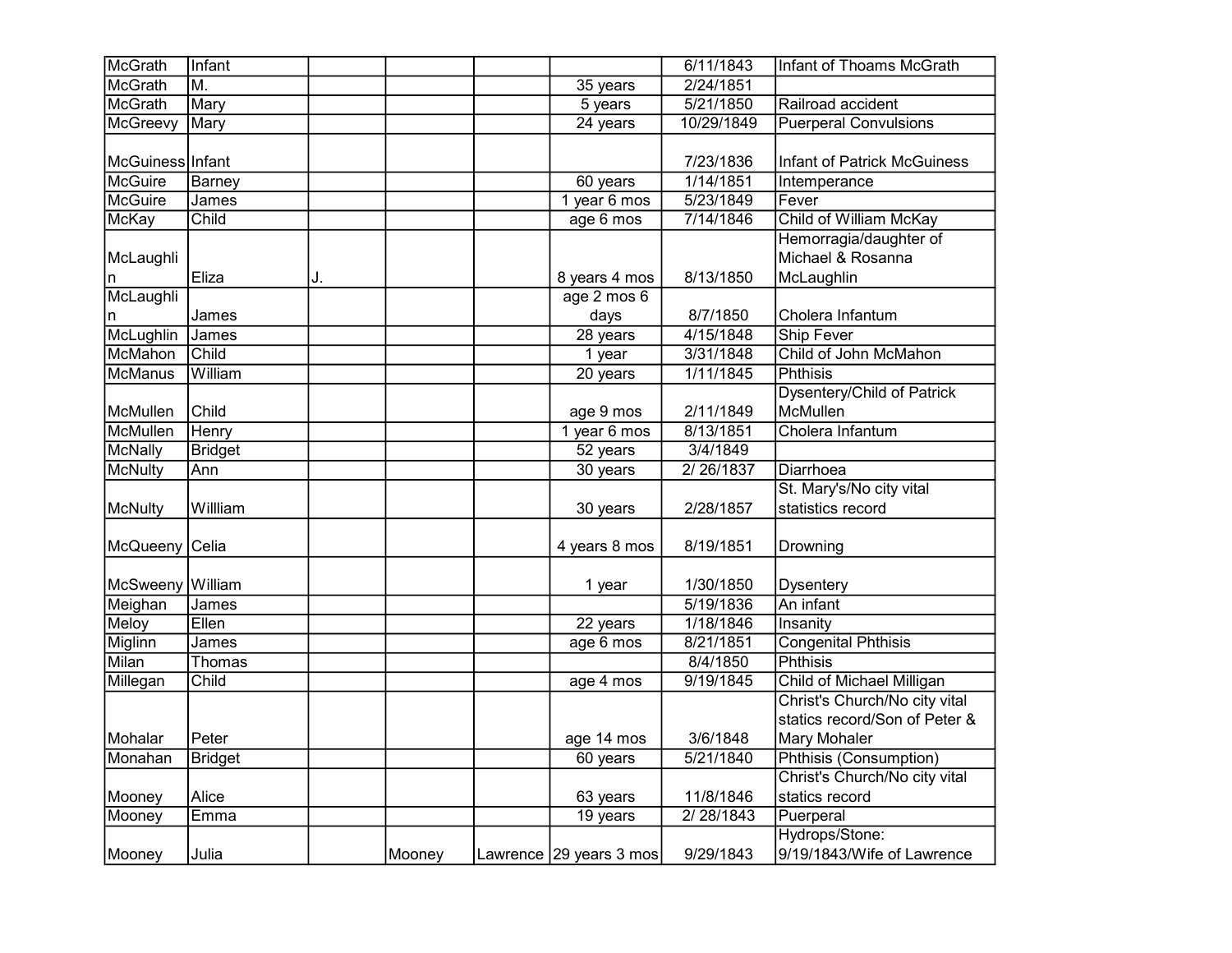|                |                |      |          |         |               |            | St. Mary's/No city vital        |
|----------------|----------------|------|----------|---------|---------------|------------|---------------------------------|
| Mooney         | Morgan         |      |          |         | 38 years      | 12/20/1855 | statistics record               |
|                |                |      |          |         |               |            | St. Mary's/No city vital        |
|                |                |      |          |         |               |            | statistics record/Son of Morgan |
| Mooney         | Thomas         | Η.   |          |         | age 13 mos    | 3/6/1849   | & Jane                          |
|                |                |      |          |         |               |            | Stone (12/26/1837 age 30        |
| Mooney         | Thomas         |      |          |         | 34 years      | 12/27/1837 | years)                          |
| Moran          | Thomas         |      |          |         | 29 years      | 2/20/1849  | Accident/Fall from a tree       |
| Morgan         | Catherine      |      |          |         | 24 years      | 7/22/1851  | Miscarriage                     |
| Morgan         | Child          |      |          |         | 2 years       | 7/22/1847  | Colic/Child of Patrick Morgan   |
| Morgan         | Daughter       |      |          |         | 9 years       | 7/26/1847  | Daughter of Patrick Morgan      |
| Morgan         | Ellen          |      |          |         | 40 years      | 8/2/1851   | <b>Dysentery</b>                |
| <b>Mullen</b>  | Ann            |      | Mullen   | Michael | $20/21$ years | 6/7/1843   | Wife of Michael                 |
| Mulligan       | Child          |      |          |         | age 5 mos     | 4/15/1848  | Child of John Mulligan          |
| <b>Murphy</b>  | Catharine      |      |          |         | age 4 mos     | 5/11/1849  |                                 |
| <b>Murphy</b>  | Infant         |      |          |         | age 2 mos     | 3/19/1843  | Infant of Edward Murphy         |
| <b>Murphy</b>  | John           |      |          |         | age 21 mos    | 9/29/1844  |                                 |
| Murphy         | Philip         |      |          |         | 20 years      | 5/7/1844   | <b>Phthisis</b>                 |
| <b>Murray</b>  | <b>Bridget</b> |      |          |         | 58 years      | 11/1/1849  | Phthisis                        |
| Murray         | John           |      |          |         | 2 years       | 6/11/1836  | Pneumonitis                     |
| Murtagh        | Mary           | Jane |          |         | age 10 mos    | 9/13/1850  | Cholera                         |
| Mury           | Mary           |      |          |         | 1 year 2 mos  | 11/4/1843  | Daughter of Pat Mury            |
| <b>Mynehan</b> | Mary           |      |          |         | 2 years 2 mos | 8/27/1850  | Convulsions                     |
| <b>Nally</b>   | Child          |      |          |         | age 11 mos    | 6/24/1847  | Child of Thomas Nally           |
| <b>Nally</b>   | Thomas         |      |          |         | 49 years      | 5/18/1847  | <b>Ship Fever</b>               |
| Naughton       | Mary           |      |          |         | 5 years       | 12/17/1850 | <b>Bronchitis</b>               |
| <b>Neil</b>    | Catherine      |      |          |         | 23 years      | 2/21/1851  |                                 |
| Nephain        | Michael        |      |          |         | 40 years      | 5/10/1848  | Porphyra Hemorrhagia            |
| <b>Nevil</b>   | John           |      |          |         | 24 years      | 1/28/1839  | Scalded                         |
|                |                |      |          |         |               |            | Drowned/Added to McNally at     |
|                |                |      |          |         |               |            | St. Bernard's/Buried Christ's   |
| New            | John           |      |          |         | 27 years      | 7/1/1839   | <b>Church</b>                   |
|                |                |      |          |         |               |            | Croup/Child of William          |
| Nowland        | Child          |      |          |         | age 6 mos     | 1/20/1846  | Nowland                         |
| Nowland        | Richard        |      |          |         | age 1 day     | 3/31/1851  |                                 |
| Obey           | Infant         |      |          |         |               | 11/9/1843  | Infant of Henry Obey            |
|                |                |      |          |         |               |            | Marasmus/Child of Patrick       |
| O'Brien        | Child          |      |          |         | 4 years       | 7/22/1851  | O'Brien                         |
| O'Bryan        | James          |      |          |         | 5 years       | 7/25/1849  | <b>Dysentery</b>                |
| O'Connor       | Bernard        |      |          |         | 3 years       | 4/22/1845  |                                 |
| O'Connor       | Mrs.           | John | O'Connor | John    |               | 3/5/1834   | Wife of John/From Derby         |
| O'Neal         | Alice          |      |          |         | 63 years      | 10/8/1846  | Jaundice                        |
| O'Neal         | John           |      |          |         | 2 years       | 2/2/1844   | <b>Brain fever</b>              |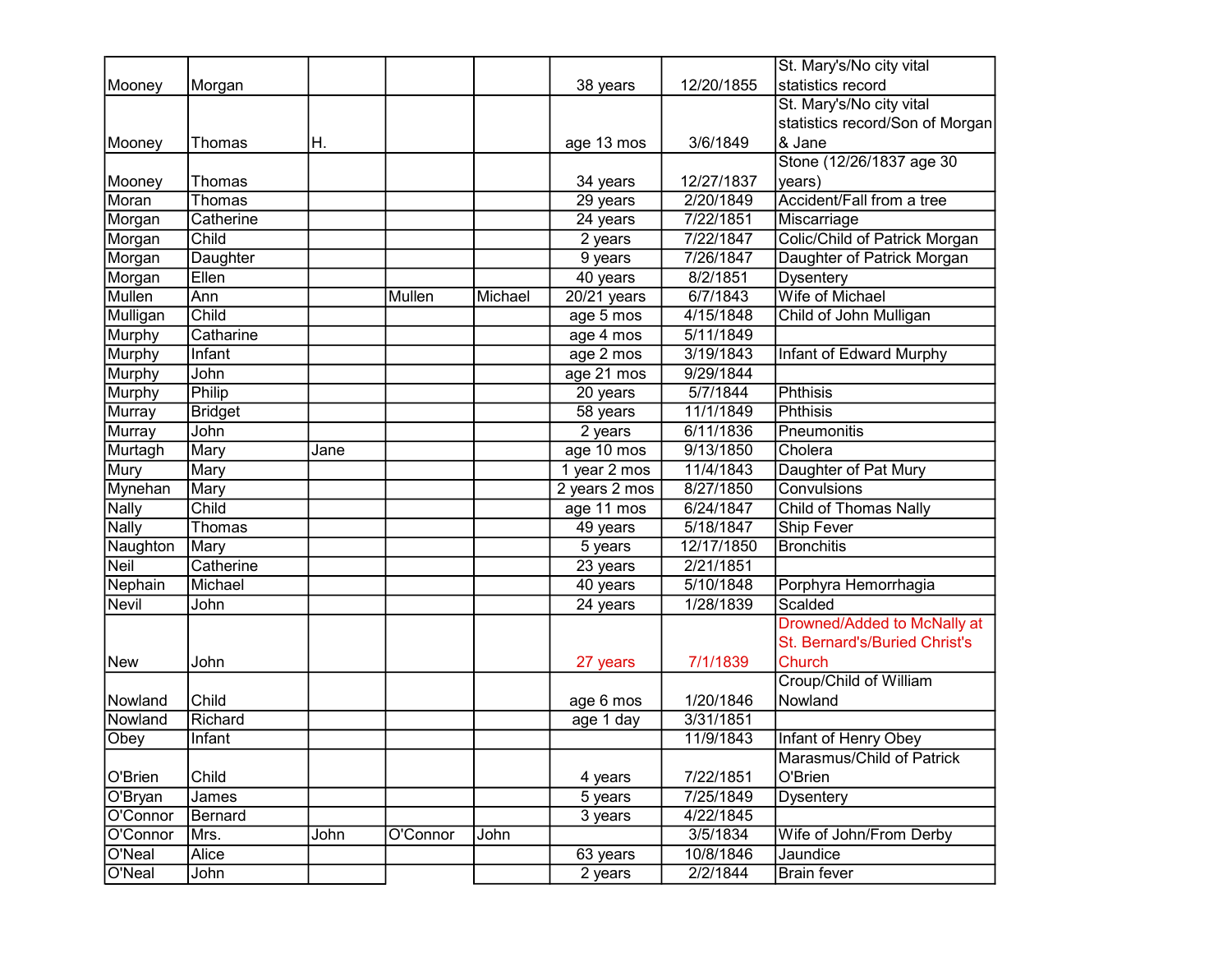| O'Neil    | Mary           |       |          |       | 42 years              | 7/16/1850    | <b>Dropsy</b>                  |
|-----------|----------------|-------|----------|-------|-----------------------|--------------|--------------------------------|
| Orstrop   | John           |       |          |       | 37 years              | 11/28/1842   | Febr. Typhus                   |
| Peterson  | Rosanna        |       |          |       |                       | 3/14/1851    |                                |
| Peterson  | Wilbro         | Paul  |          |       | $3$ years             | 6/20/1850    | Manasinus                      |
| Phelan    | Michael        |       |          |       | 21 years              | 4/15/1847    | Ship Fever                     |
| Philbrick | Michael        |       |          |       | $22$ years            | 8/6/1849     | <b>Drowned</b>                 |
| Powers    | Mary           |       |          |       | age 14 days           | 8/7/1851     | Convulsions                    |
| Pruhil    | John           |       |          |       | 4 years               | 11/10/1844   | Phthisis                       |
| Quenlan   | John           |       |          |       | age 4 mos             | 1/13/1844    |                                |
| Quinn     | Owen           |       |          |       | 30 years              | 10/15/1839   | Phthisis                       |
| Read      | Mary           |       |          |       | 40 years              | 10/10/1846   | from Waterbury                 |
| Ready     | Patrick        |       |          |       | 28 years              | 11/10/1838   | <b>Dropsy</b>                  |
|           |                |       |          |       |                       |              | Unknown/Headstone at           |
| Reed      | Ann            |       |          |       | Not recorded          | Not on stone | Christ's Church                |
|           |                |       |          |       |                       |              | Cynanche Trachealis/Child of   |
| Reehel    | Child          |       |          |       | 1 year 6 mos          | 4/2/1845     | <b>Terrence Reehel</b>         |
| Reilly    | Catherine      |       |          |       | $\overline{24}$ years | 11/20/1849   | Fever                          |
| Reilly    | Child          |       |          |       | age 1 mo              | 2/8/1846     | Child of John Reilly           |
| Reilly    | Cicily         |       |          |       | 30 years              | 12/19/1846   | Paralysis                      |
| Reilly    | Cornelius      |       |          |       | 20 years              | 10/3/1848    | Ship Fever                     |
| Reilly    | John           | Mason |          |       | $\overline{1}$ year   | 8/27/1849    | Convulsions                    |
| Reilly    | John           |       |          |       | age 1 mo              | 8/8/1849     |                                |
| Reilly    | <b>John</b>    |       |          |       | 1 year 6 mos          | 8/19/1849    | Cholera Infantum               |
| Reilly    | <b>John</b>    |       |          |       | 26 years              | 10/19/1849   | <b>Dysentery</b>               |
| Reilly    | John           |       |          |       | 1 year                | 9/15/1850    | <b>Dysentery</b>               |
| Reynolds  | Ann            |       |          |       | 32 years              | 7/12/1847    | Ship Fever                     |
| Reynolds  | Ann            |       |          |       | $\overline{52}$ years | 8/15/1847    | Ship Fever                     |
| Reynolds  | <b>Bridget</b> |       |          |       | 2 years 6 mos         | 8/24/1845    | Variolus                       |
| Reynolds  | <b>Bridget</b> |       |          |       | 83 years              | 10/6/1850    | Old age                        |
| Reynolds  | Catherine      |       |          |       | age 9 mos             | 8/11/1845    |                                |
| Reynolds  | Catherine      |       |          |       | 46 years              | 10/7/1847    | <b>Ship Fever</b>              |
| Reynolds  | Child          |       |          |       | age 4 mos             | 5/1/1848     | Child of John Reynolds         |
| Reynolds  | Infant         |       |          |       | 1 year                | 10/7/1838    | Infant of Thomas Reynolds      |
| Reynolds  | John           |       |          |       | 26 years              | 8/31/1847    | <b>Phthisis</b>                |
| Reynolds  | John           |       |          |       | $20/21$ years         | 10/18/1849   | Fever, Typhus/10/17/1849       |
|           |                |       |          |       |                       |              | Chronic Debility/Wife of James |
| Reynolds  | Mrs.           |       | Reynolds | James | 35 years              | 9/18/1850    | Reynolds                       |
| Reynolds  | Owen           |       |          |       | 34 years              | 2/6/1837     | <b>Cold Catarrh</b>            |
| Reynolds  | Patrick        |       |          |       | 35 years              | 2/14/1848    | Ship Fever                     |
| Reynolds  | Peter          |       |          |       | 36 years              | 8/13/1848    | Colic                          |
| Reynolds  | Philip         |       |          |       | 29 years              | 4/8/1847     | Ship Fever                     |
|           |                |       |          |       |                       |              | Infantile/Son of Bernard       |
| Reynolds  | Son            |       |          |       | 1 year                | 10/17/1850   | Reynolds                       |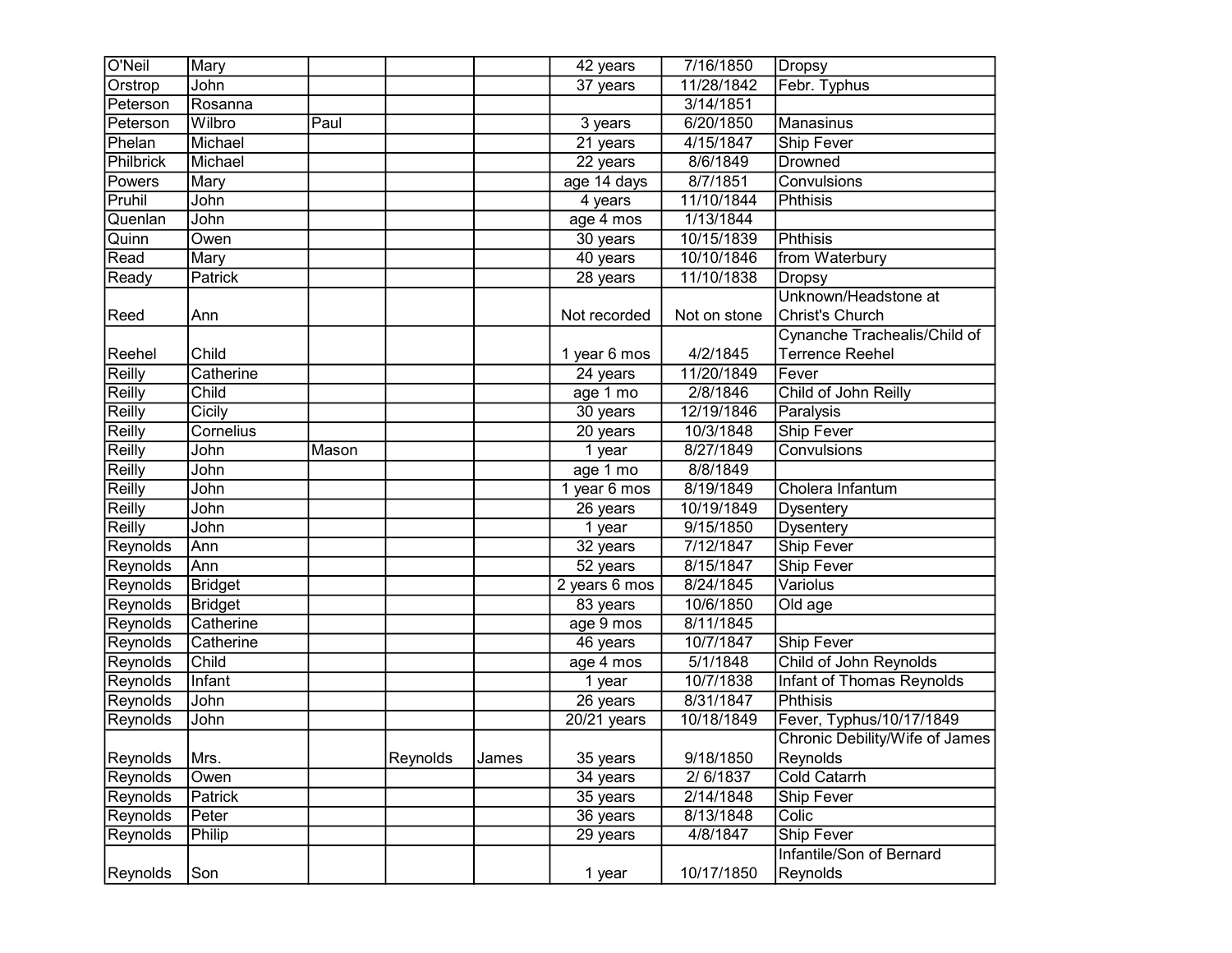| Reynolds     | Thomas            |          |         | 35 years   | 8/8/1845   | Phthisis/8/7/1845                 |
|--------------|-------------------|----------|---------|------------|------------|-----------------------------------|
| Reynolds     | Thomas            |          |         | 36 years   | 7/16/1847  | Ship Fever                        |
| Reynolds     | Timothy           |          |         | 14 years   | 8/14/1847  | <b>Ship Fever</b>                 |
| Reynolds     | Wife              | Reynolds | Francis | 30 years   | 7/20/1845  | <b>Wife of Francis Reynolds</b>   |
|              |                   |          |         |            |            | Diarehea/Wife of Michael          |
| Reynolds     | Wife              | Reynolds | Michael | 35 years   | 2/8/1848   | Reynolds                          |
| Rheel        | Jeremey           |          |         | 36 years   | 3/22/1848  | <b>Phthisis</b>                   |
| Rice         | James             |          |         |            | 10/7/1834  | An infant                         |
| Rice         | John              |          |         |            | 10/7/1834  | An infant                         |
| Rigan        | infant            |          |         |            | 7/2/1838   | Infant of John Rigan              |
|              |                   |          |         |            |            | From Waterbury/Child of           |
| Riley        | Child             |          |         | age 1 mo   | 8/27/1845  | Patrick Riley                     |
| Riley        | Daniel            |          |         | 24 years   | 8/16/1842  | <b>Phthisis</b>                   |
|              |                   |          |         |            |            | Phthisis/Hale record Reilly       |
| Riley        | James             |          |         | 24 years   | 5/11/1839  | 5/13/1839                         |
| <b>Riley</b> | Mary              |          |         | 67 years   | 6/10/1851  | Disease of Liver                  |
|              |                   |          |         |            |            | Marasmus/Daughter of John         |
| Riordan      | Margaret          |          |         | 1 year     | 6/26/1851  | Riordan                           |
| Roarke       | $\overline{P}$ .  |          |         | age 10 mos | 2/21/1851  |                                   |
| Rooche       | James             |          |         | 60 years   | 3/9/1849   | Fever                             |
| Ryan         | Catharine         |          |         | $36$ years | 8/4/1848   | <b>Phthisis</b>                   |
|              |                   |          |         |            |            | St. John the Evangelist/No city   |
| Ryan         | Catherine         |          |         | 29 years   | 9/11/1894  | record                            |
|              |                   |          |         |            |            | <b>Pertussis/Child of Charles</b> |
| Ryan         | Child             |          |         | age 6 mos  | 11/3/1845  | Ryan                              |
| <b>Ryan</b>  | Child             |          |         | age 16 mos | 6/25/1848  | Child of William Ryan             |
| Ryan         | George            |          |         | age 15 mos | 8/23/1847  | Cholera Infantum                  |
|              |                   |          |         |            |            | St. John the Evangelist/No city   |
| Ryan         | Henry             |          |         | 36 years   | 9/6/1884   | record                            |
| Ryan         | $\overline{Jane}$ |          |         | 24 years   | 10/11/1848 | <b>Phthisis</b>                   |
| Ryan         | Patrick           |          |         | 34 years   | 5/18/1847  | Drowned                           |
| Samon        | Mary              | Samon    | John    | 45 years   | 9/12/1843  | Wife of John                      |
| Scully       | John              |          |         | 30 years   | 2/11/1849  | Fever                             |
| Seeley       | Michael           |          |         | 67 years   | 2/17/1848  | Phthisis/AKA Seerey               |
| Shanley      | Bernard           |          |         | 22 years   | 8/27/1849  | <b>Phthisis</b>                   |
| Shanley      | <b>Bridget</b>    |          |         | 36 years   | 1/13/1851  | Uterine Hemorage                  |
| Shanley      | Child             |          |         | age 7 mos  | 10/5/1847  | <b>Child of Patrick Shanley</b>   |
|              |                   |          |         |            |            | Unknown/Headstone at              |
|              |                   |          |         |            |            | Christ's Church/Transcription     |
| Shay         | Patrick           |          |         | 55 years   | 6/2/1831   | error?                            |
| Shea         | Patrick           |          |         |            | 5/5/1834   |                                   |
| Sherden      | John              |          |         | 35 years   | 8/9/1851   | Injury                            |
| Sheridan     | Julia             |          |         | 26 years   | 5/6/1847   | Puerperal                         |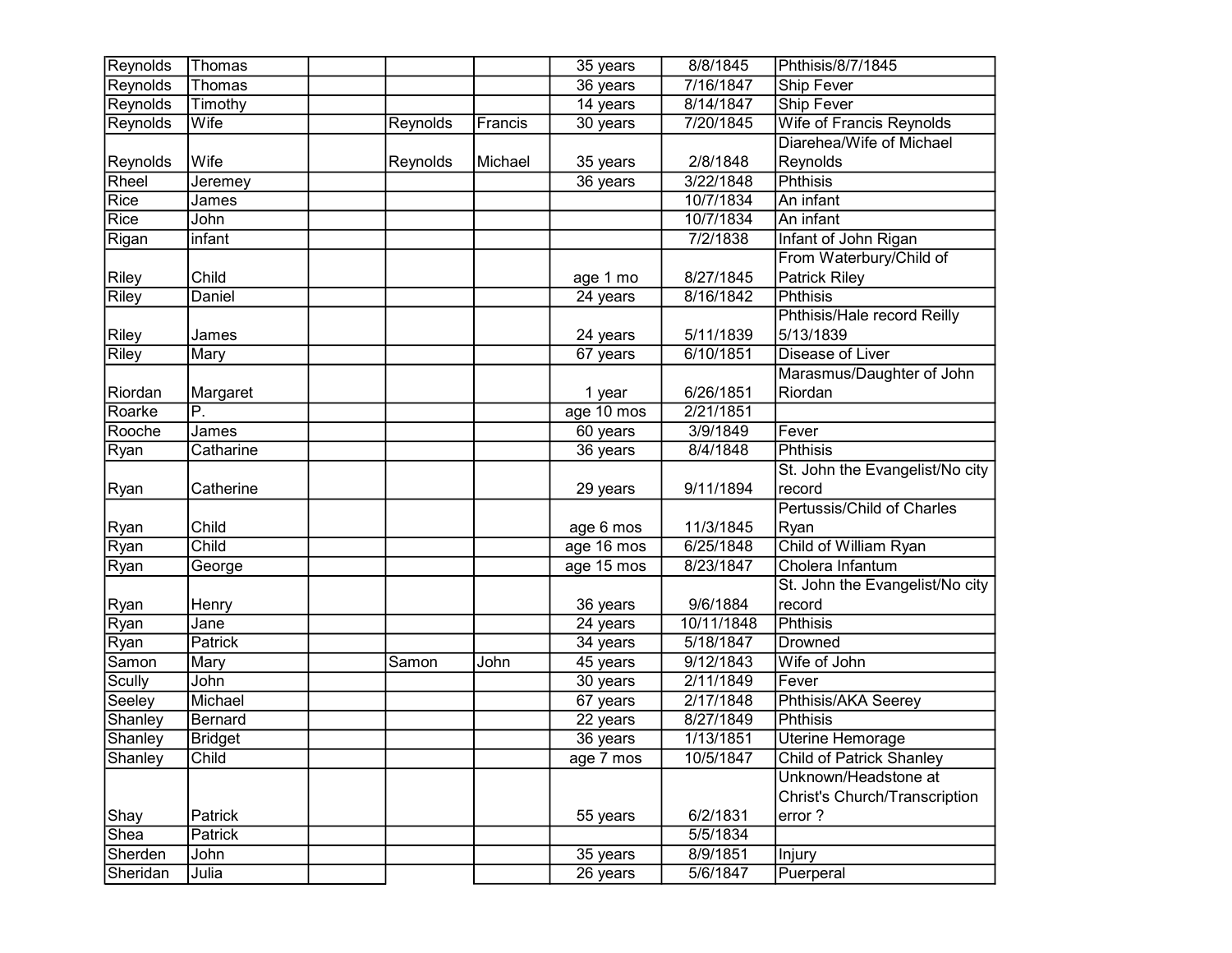| Sheridan                     | Mary           |       |         |       | 26 years      | 2/10/1846  | Phthisis                       |
|------------------------------|----------------|-------|---------|-------|---------------|------------|--------------------------------|
| Sheridan                     | Michael        |       |         |       | 78 years      | 11/6/1844  |                                |
| Sheridan                     | Owen           |       |         |       | 5 years       | 10/28/1848 | <b>Dysentery</b>               |
|                              |                |       |         |       |               |            | <b>Volvulus/Son of Patrick</b> |
| Sheridan                     | Son            |       |         |       |               | 12/13/1847 | Sheridan                       |
| Shiel                        | Catherine      |       |         |       | $37$ years    | 8/14/1837  | Puerperal                      |
| <b>Shields</b>               | Randall        |       |         |       | $8$ years     | 4/22/1850  | Hydracephalus                  |
| Short                        | <b>Bernard</b> |       |         |       | 50 years      | 1/1 1844   | Fever                          |
| Sillwood                     | John           |       |         |       |               | 3/7/1850   | Asphyxia                       |
| Slevin                       | Philip         |       |         |       |               | 12/20/1835 |                                |
| Smith                        | <b>Bridget</b> | Coyle |         |       | 50 years      | 12/10/1848 | Phthisis                       |
| Smith                        | Elizabeth      |       |         |       | 43 years      | 7/6/1851   | <b>Phthisis</b>                |
| Smith                        | John           |       |         |       | 50 years      | 4/6/1851   | Fever                          |
| Smith                        | Peter          |       |         |       | I year 5 mos  | 1/11/1845  | Febr. Catarrhal                |
|                              |                |       |         |       |               |            |                                |
| Smith                        | Rose           |       | Michael | Smith |               | 5/5/1847   | Phthisis/Wife of Michael Smith |
|                              |                |       |         |       |               |            | Christ's Church/No city vital  |
| Smyth                        | Julia          |       |         |       | 25 years      | 4/3/1847   | statics record                 |
| $\overline{\mathsf{S}}$ pang | Nicholas       | W.    |         |       | 1 year        | 8/28/1848  |                                |
| Splain                       | John           |       |         |       | 28 years      | 7/1/1839   | <b>Bowel Complaint</b>         |
| Stanford                     | Margaret       |       |         |       | 1 year 1 mo   | 8/31/1850  | Cholera                        |
| Stanford                     | Thomas         |       |         |       | 5 years       | 5/27/1850  | Pneumonitis                    |
| Stang Jr.                    | <b>Martin</b>  |       |         |       | 2 years       | 10/21/1850 | Diarrehea                      |
| <b>Stiney</b>                | Richard        |       |         |       |               | 8/12/1849  | Hydrocephalus                  |
|                              |                |       |         |       |               |            | Christ's Church/No city vital  |
|                              |                |       |         |       | age 16 mos 11 |            | statics record/Son of Martin & |
| Strang                       | Richard        |       |         |       | days          | 8/1/1847   | Ann Strang                     |
|                              |                |       |         |       |               |            | Dysentery/Child of Martin      |
| Strong                       | Child          |       |         |       | 2 years       | 8/4/1847   | Strong                         |
| Sullivan                     | Andrew         |       |         |       | 40 years      | 3/28/1851  |                                |
| Sullivan                     | Ann            |       |         |       | $23$ years    | 11/15/1837 | Phthisis                       |
| Sullivan                     | Mary           |       |         |       | 5 years       | 8/26/1848  |                                |
| Sweeney                      | George         |       |         |       | age 2 days    | 3/20/1851  |                                |
|                              |                |       |         |       |               |            | Hydrocephalus/Child of         |
| Sweeney                      | Infant         |       |         |       | age 10 mos    | 8/21/1851  | Michael Sweeney                |
| Sweeny                       | Onora          |       |         |       | 68 years      | 2/21/1850  | Consumption                    |
| Sweeny                       | William        |       |         |       | 26 years      | 8/17/1848  | <b>Dysentery</b>               |
| Sweetman                     | Mary           |       |         |       | 49 years      | 12/11/1847 | Paralysis                      |
| Tayla                        | Michael        |       |         |       | age 15 days   | 4/11/1850  | Hydracephalus                  |
| Taylor                       | Catherine      |       |         |       | 24/28 years   | 9/10/1849  | <b>Dysentery</b>               |
| Teehil                       | Child          |       |         |       | age 11 mos    | 4/15/1848  | Child of Terence Teehil        |
| Thomas                       | John           |       |         |       | 17 years      | 6/10/1847  | Ship Fever                     |
| Tiernan                      | Patrick        |       |         |       | 35 years      | 4/28/1847  | Drowned                        |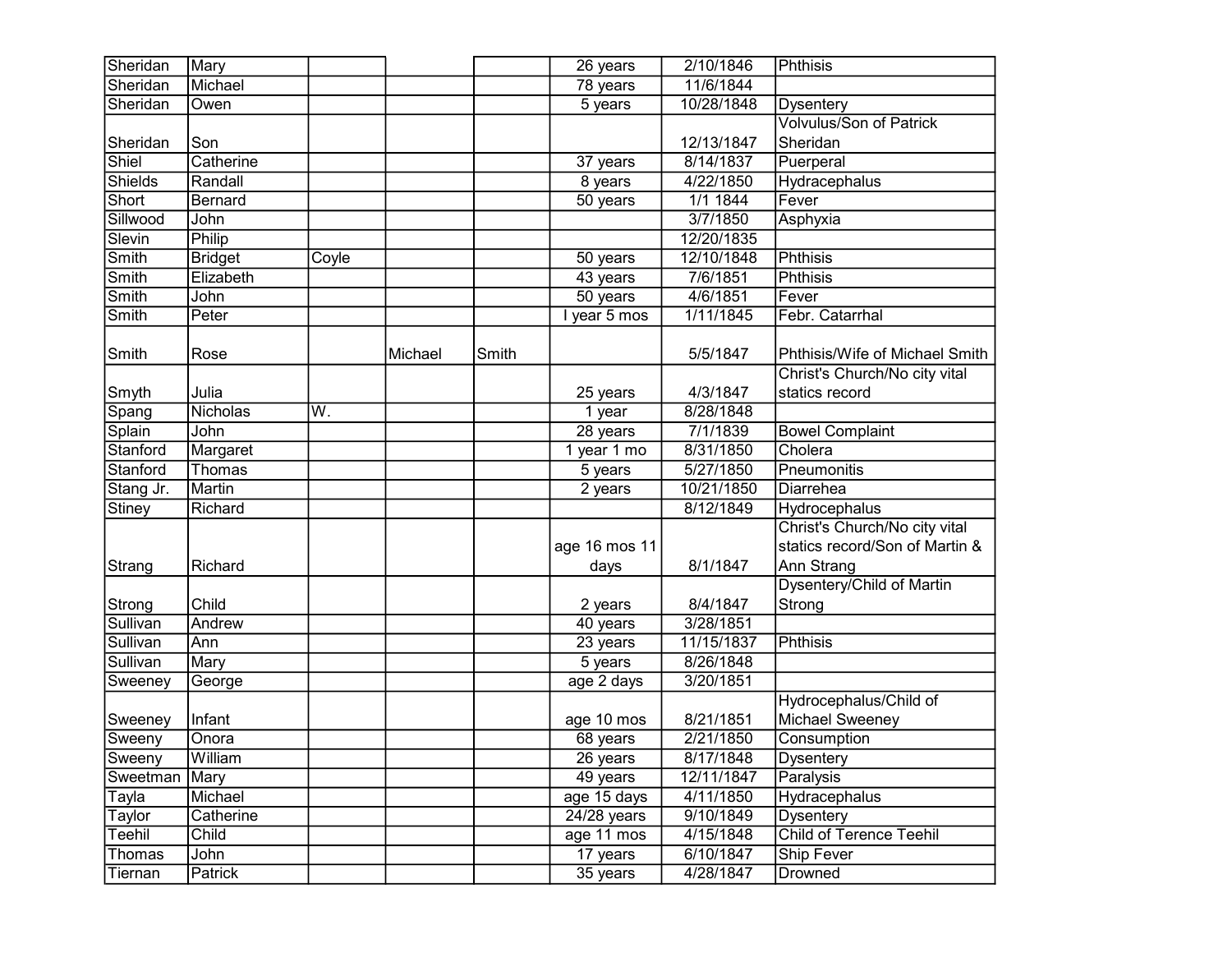| Tonor          | Ann     |        |        |         | 15/14/ years         | 11/2/1838  | A cold/AKA Toner               |
|----------------|---------|--------|--------|---------|----------------------|------------|--------------------------------|
| oole           | Ellen   |        |        |         | 26 years             | 12/12/1849 | Fever                          |
| Toole          | Mary    |        |        |         | age 7 mos            | 6/21/1851  | Bron. Measles                  |
|                |         |        |        |         |                      |            | Christ's Church/No city vital  |
|                |         |        |        |         |                      |            | statics record/Wife of Patrick |
| Touhey         | Ann     |        | Touhey | Patrick | 53 years             | 12/7/1845  | Touhey                         |
| Towel          | Michael |        |        |         | 3 years              | 5/7/1840   | Pneumonitis                    |
| Turbott        | Peter   |        |        |         | 27 years             | 5/6/1847   | <b>Phthisis</b>                |
| Turbutt        | William |        |        |         | 40 years             | 10/6/1849  | <b>Dysentery</b>               |
| Turner         | Patrick |        |        |         | 28 years             | 4/19/1845  | Pneumonitis                    |
| Unknown        | An      |        |        |         |                      | 8/1843     |                                |
| <b>Unknown</b> | Boy     |        |        |         | 3 years              |            | Hydrocephalus/No date          |
| <b>Unknown</b> | Child   |        |        |         | 1 year               | 1/1841     | <b>Possibly Costello</b>       |
| <b>Unknown</b> | Child   |        |        |         | 1 year               | 1/1841     | <b>Possibly Costello</b>       |
| Unknown        | Child   |        |        |         | $\overline{1}$ year  | 1/1841     | <b>Possibly Costello</b>       |
| <b>Unknown</b> | Child   |        |        |         | 1 year               | 1/1841     | <b>Possibly Costello</b>       |
| <b>Unknown</b> | Child   |        |        |         | $\overline{2}$ years | 3/10/1843  |                                |
| Unknown        | Child   |        |        |         | age 4 mos            | 10/1847    | Cholera Infantum               |
| Unknown        | Child   |        |        |         | age 3 mos            | 10/9/1847  | Colic                          |
| Unknown        | Child   |        |        |         | 6 years              | 5/1/1848   |                                |
| Unknown        | Child   |        |        |         |                      | 2/23/1849  | <b>Hooping Cough</b>           |
| <b>Unknown</b> | infant  |        |        |         |                      | 6/11/1836  | An infant                      |
| Unknown        | Infant  |        |        |         |                      | 10/7/1838  |                                |
| <b>Unknown</b> | Infant  |        |        |         |                      | 10/7/1838  |                                |
| Unknown        | Infant  |        |        |         | 1 year               | 5/16/1843  |                                |
| Unknown        | Infant  |        |        |         | 1 year               | 5/16/1843  |                                |
| Unknown        | Infant  |        |        |         | 1 year               | 5/16/1843  |                                |
| <b>Unknown</b> | Infant  |        |        |         | age 12 days          | 7/21/1846  | Infantile                      |
|                |         |        |        |         |                      |            | Per Father Smyth's             |
|                |         |        |        |         |                      |            | recollection/No further        |
| Unknown        | Infants | 5      |        |         |                      |            | information                    |
| <b>Unknown</b> | Male    | Infant |        |         |                      | 6/19/1836  | An infant                      |
| Unknown        | Male    | Infant |        |         |                      | 6/19/1836  | An infant                      |
| Unknown        | Woman   |        |        |         | 20 years             | 1/9/1836   | A young woman                  |
|                |         |        |        |         |                      |            | Hydrocephalus/Child of         |
| Wallace        | Child   |        |        |         | age 76 mos           | 1/20/1846  | Thomas Wallace                 |
| Walsh          | Child   |        |        |         |                      | 6/20/1851  | Croup/Child of Patrick Walsh   |
| Walsh          | infant  |        |        |         |                      | 1/9/1836   |                                |
| Walsh          | Mary    |        |        |         | 42 years             | 3/27/1851  | Phthisis                       |
| Walsh          | Robert  |        |        |         | 7 years              | 7/9/1849   | <b>Dysentery</b>               |
| Weir           | James   |        |        |         | 28 years             | 3/18/1848  | Fever                          |
|                |         |        |        |         |                      |            |                                |
| Welch          | Honora  |        |        |         | 10 years             | 7/4/1850   | Accident/Discharge of Cannon   |